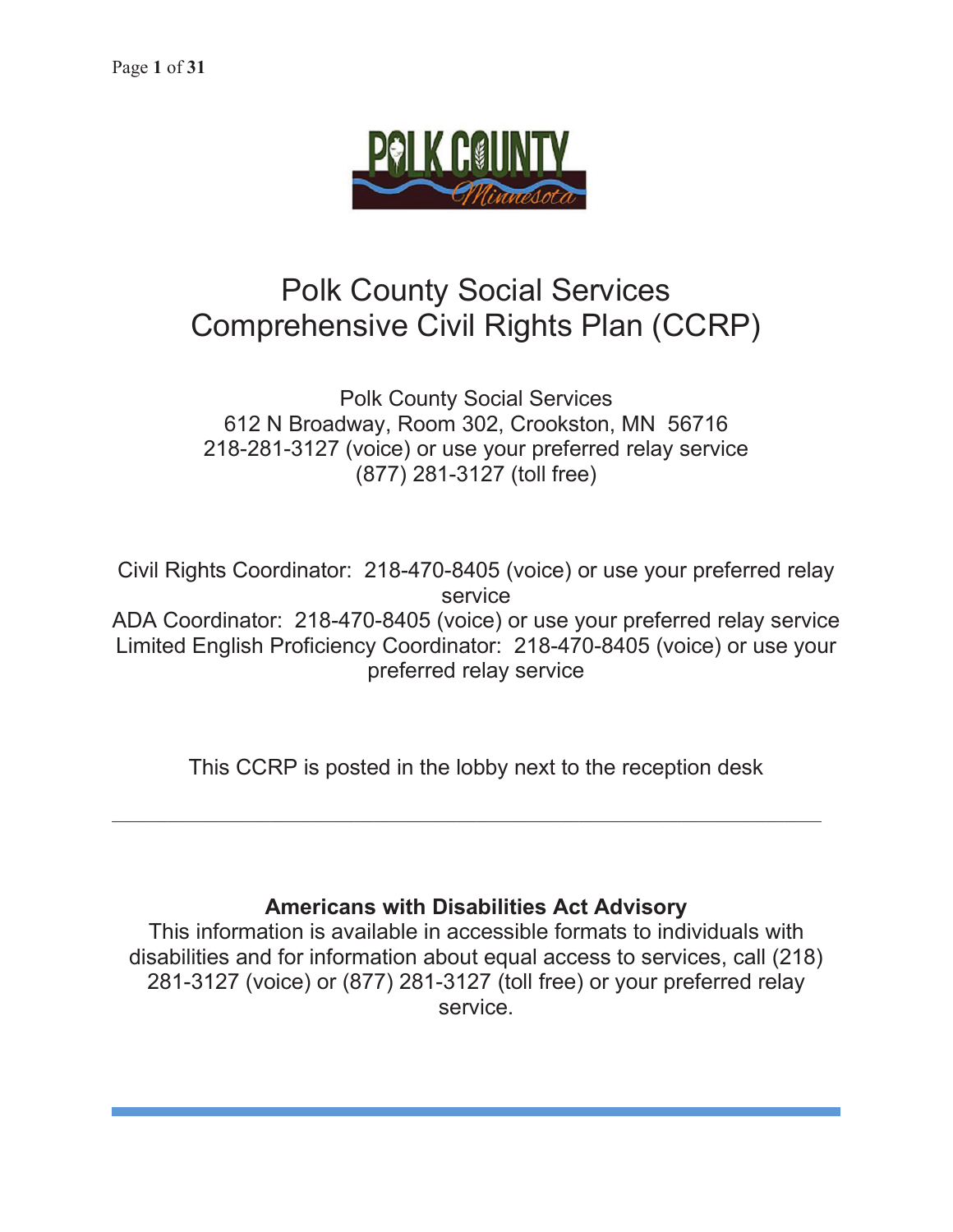Page **2** of **31**

# **TABLE OF CONTENTS**

- 1. Purpose
- 2. Legal Authorities
- 3. Civil Rights Contact
- 4. Equal Opportunity Policy and Procedure
- 5. Complaint Resolution Procedure
- 6. Complaint Notification Form
- 7. Disability Compliance
- 8. Limited English Proficiency Plan
- 9. Annual Civil Rights Training for the Supplemental Nutrition Assistance Program
- 10. Civil Rights Assurance of Compliance
- 11. CCRP Administration
- 12. Appendix

Attachment A – Full List of Legal Authorities Attachment B – Complaint Notification Form Attachment C – Disability Brochure; DHS-4133-ENG Attachment D – 2016 Civil Rights Assurance of Compliance Attachment E -- Limited English Proficiency Plan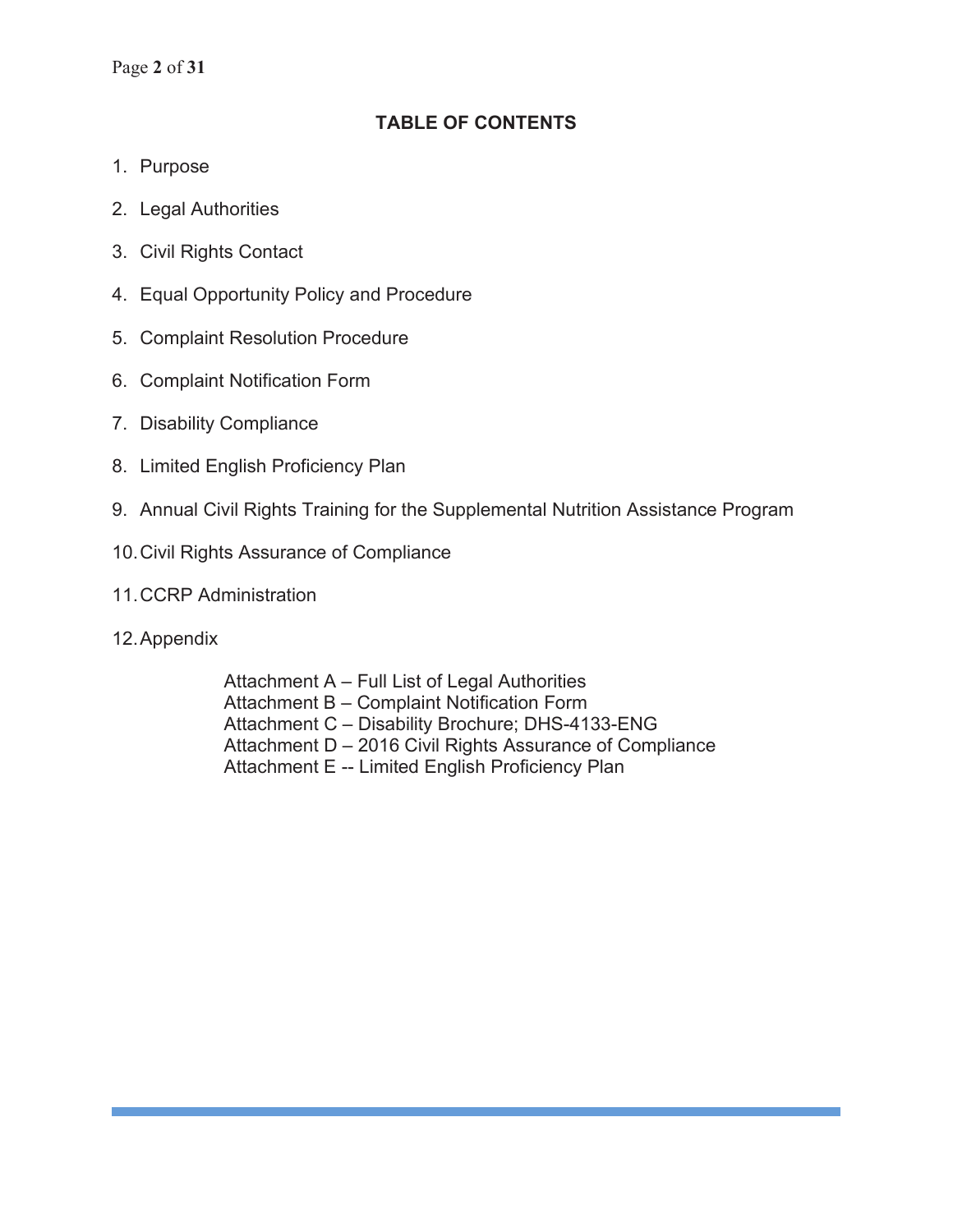# **1. Purpose**

As a recipient of federal financial assistance, Polk County Social Services is responsible for providing core services to assist and support Minnesota's most vulnerable individuals and families so they can meet their basic needs and be treated with respect and dignity. Polk County Social Services has a CCRP to ensure that all eligible individuals receive equal access to program services and information. Its programs are operated in a nondiscriminatory way, without regard to race, color, national origin, age, disability, sex, sexual orientation, religion, political beliefs, creed and public assistance status. In medical programs, *sex* includes sex stereotypes and gender identity under any health program or activity receiving federal funds. This CCRP also serves as a source of information for county agency staff and the general public. It sets out Polk County Social Service's civil rights administrative policies and procedures, identifying key contacts within the agency and linking the reader to applicable state and federal civil rights laws and resources.

- **2. Legal Authorities** (See full list in Appendix, Attachment A)
	- Title VI of the Civil Rights Act of 1964 (race, color, national origin)
	- Section 504 of the Rehabilitation Act of 1973 (disability)
	- $\bullet$  Section 508 of the Rehabilitation Act of 1973 (disability)
	- Title II of the Americans with Disabilities Act of 1990; State and local government services (disability)
	- Age Discrimination Act of 1975 (age)
	- Section 1557 of the Patient Protection and Affordable Care Act (added sex discrimination in health care programs)
	- Title IX of the Education Amendments of 1972 (sex)
	- Bilingual Requirements in the Food Stamp Program, Food and Nutrition Service, U.S. Department of Agriculture
	- FNS Instruction 113-1, Civil Rights Compliance and Enforcement Nutrition Programs and Activities, Food and Nutrition Service, U.S. Department of Agriculture (2005)
	- Minnesota Human Rights Act, Chapter 363A

# **3. Civil Rights Contact**

Polk County Social Services designates Karen Warmack to serve as the agency's Civil Rights Contact, agency point person on civil rights matters.

Karen Warmack, Director (218) 470-8405 (voice) or use your preferred relay service (877) 281-3127 (toll free) karen.warmack@co.polk.mn.us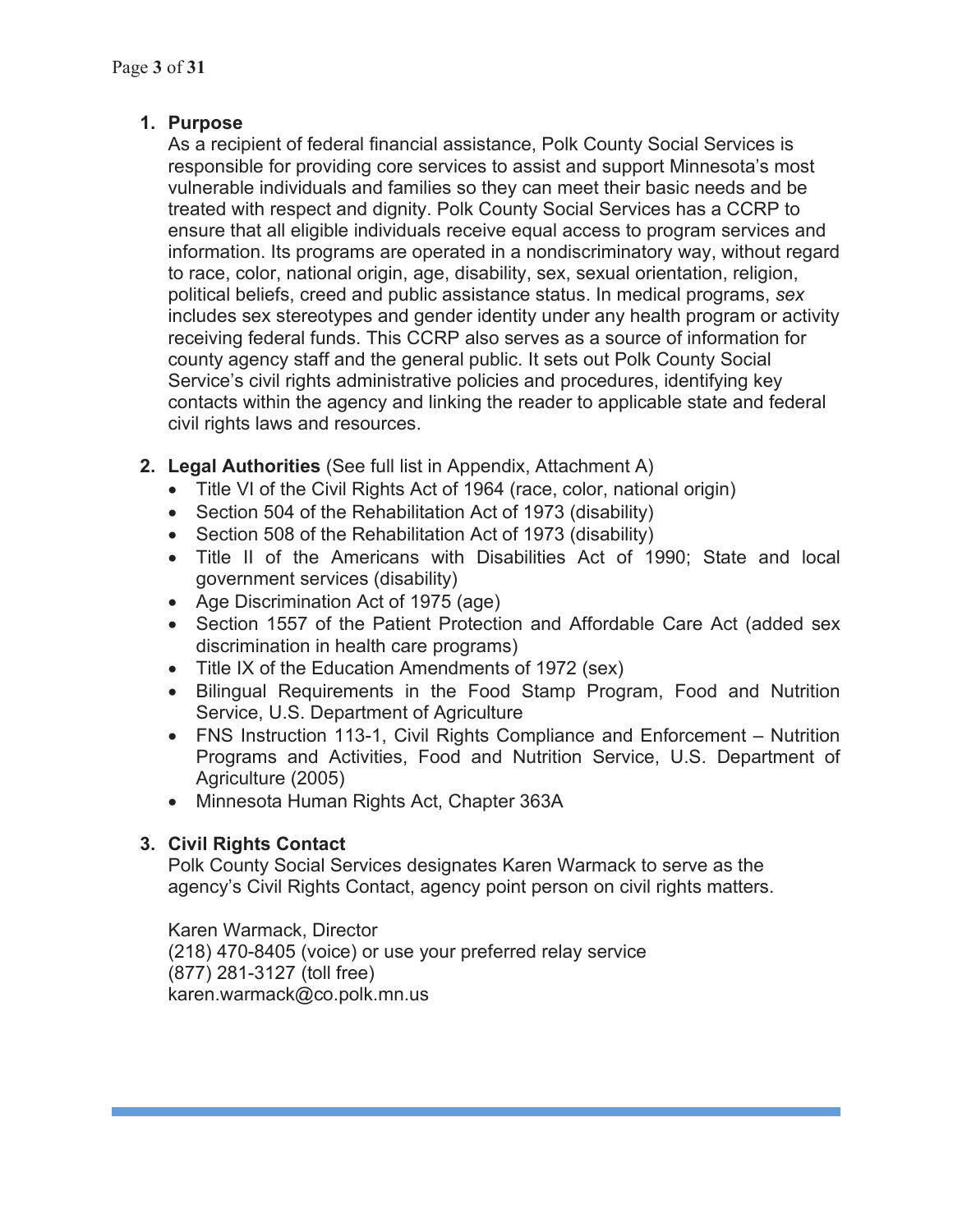## **4. Equal Opportunity Policy and Procedure Polk County Social Services Equal Opportunity Policy and Procedure**

It is the policy of Polk County Social Services to make sure that program benefits and services are available to everyone and provided to all eligible individuals without discrimination, in compliance with civil rights laws.

Polk County Social Service employees, services, programs, benefits and policies will not discriminate against applicants, clients or members of the public because of race, color, national origin, sex, sexual orientation, age, creed, religion, political beliefs, disability or public assistance status. "Sex" includes sex stereotypes and gender identity under any medical or health program receiving federal financial assistance, such as Medical Assistance, CHIP programs, health clinics, insurance companies and state health insurance exchanges.

This policy covers Polk County Social Service's full range of services, programs and benefits, including, but not limited to, access to information about services, eligibility determinations and intake, admission procedures and treatment. The policy applies to the agencies and providers receiving federal and state funds under contracts, licenses and other arrangements with Polk County Social Services. The Minnesota Human Rights Act also applies to the work of Polk County Social Services and those agencies carrying out its programs.

## **Program Accessibility for People with Disabilities**

Polk County Social Services and all of its services, programs and benefits, are accessible to and usable by people with disabilities, including people with hearing loss, low vision and other sensory disabilities.

To avoid disability discrimination, Polk County Social Services will:

- Notify the public about rights and protections for people with disabilities under the Americans with Disabilities Act
- Designate an ADA Contact and maintain a complaint procedure
- Make sure that its buildings are physically accessible for people with disabilities
- Assist individuals with disabilities to apply and qualify for benefits based on their eligibility
- Provide appropriate auxiliary aids and services, including accessible formats, to ensure effective communication with people with disabilities
- Provide services, programs and benefits that are accessible to and usable by qualified people with disabilities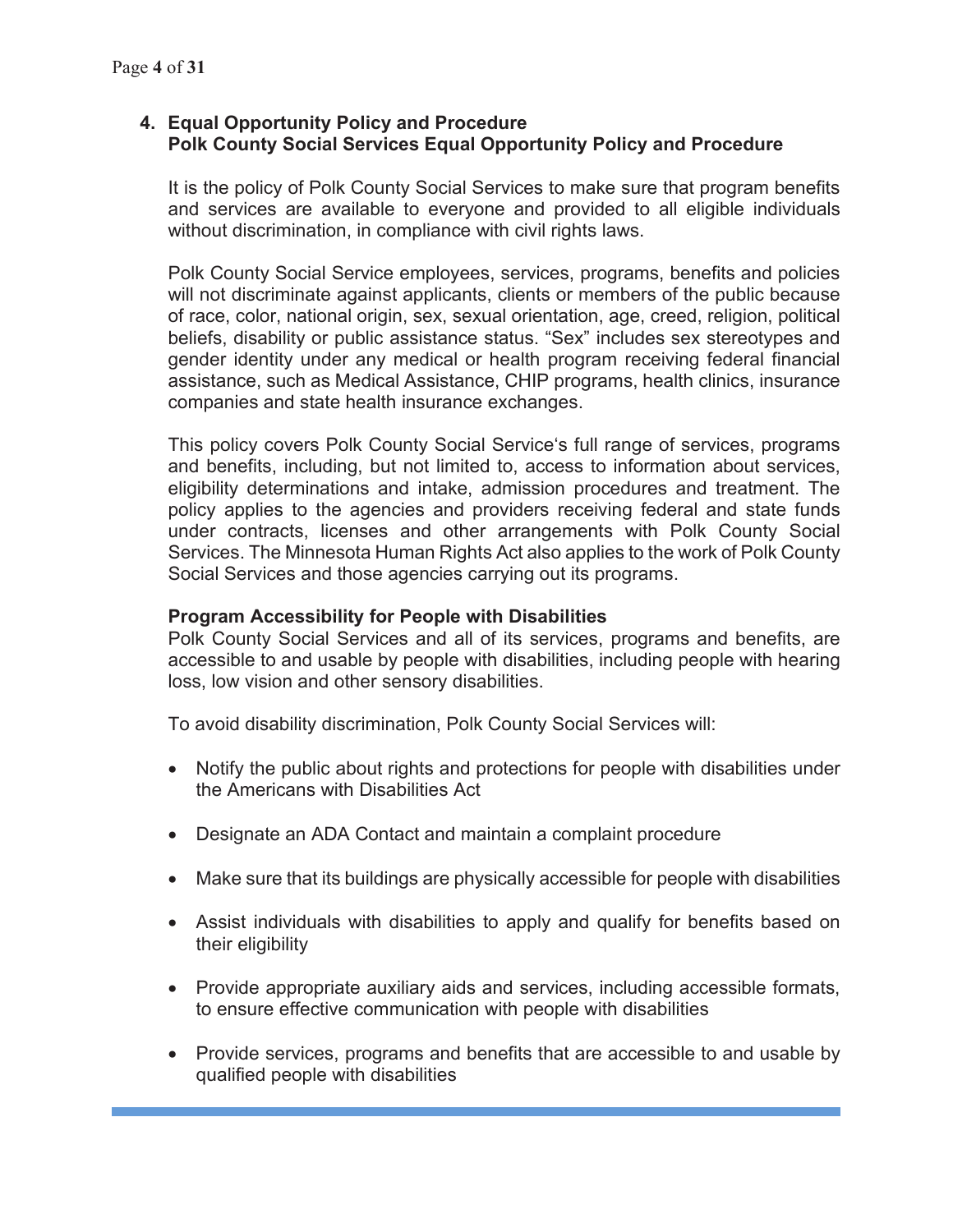## **Physical access includes:**

- Convenient off-street parking designated specifically for people with disabilities
- Curb cuts and ramps between parking areas and the Polk County Social Services building
- Level access into the first floor of the Polk County Social Services buildings with elevator access to all other floors of Polk County Government Center.

## **Reasonable Modifications to Policies, Procedures or Practices**

Polk County Social Services will make reasonable modifications to its policies, procedures or practices when necessary to avoid discrimination on the basis of disability, unless Polk County Social Services can demonstrate that making the modifications would fundamentally alter the nature of the services, programs or benefits.

#### **Effective Communication and Auxiliary Aids and Services**

Polk County Social Services will take appropriate steps to ensure that communications with people with disabilities and companions with disabilities are as effective as communications with others. To ensure effective communications, Polk County Social Services will provide appropriate auxiliary aids and services, including accessible formats, so that people with disabilities can receive services, programs and benefits and participate in them in the same way as people without disabilities. Auxiliary aids and services include qualified readers, writers and interpreters who convey information effectively, accurately and impartially using any necessary specialized vocabulary.

To determine what types of auxiliary aids or services are necessary, Polk County Social Services will give primary consideration to the requests of people with disabilities. Polk County Social Services will honor the choice of the person requesting the auxiliary aid or service unless it would fundamentally alter the nature of the service, program or benefit or cause an undue administrative or financial burden. If this happens, Polk County Social Services will find another equally effective auxiliary aid or service.

## **5. Complaint Resolution Procedure Polk County Social Services Civil Rights Complaint Procedure**

You have the right to equal access to services, if you are an applicant, client or member of the public trying to gain access to human services program information or benefits. Polk County Social Services has a civil rights complaint procedure that provides prompt and thorough resolution of civil rights complaints.

Civil rights complaints allege discrimination. You have a right to file a civil rights complaint if you believe you have been discriminated against because of your race, color, national origin, sex, sexual orientation, age, creed, religion, political beliefs,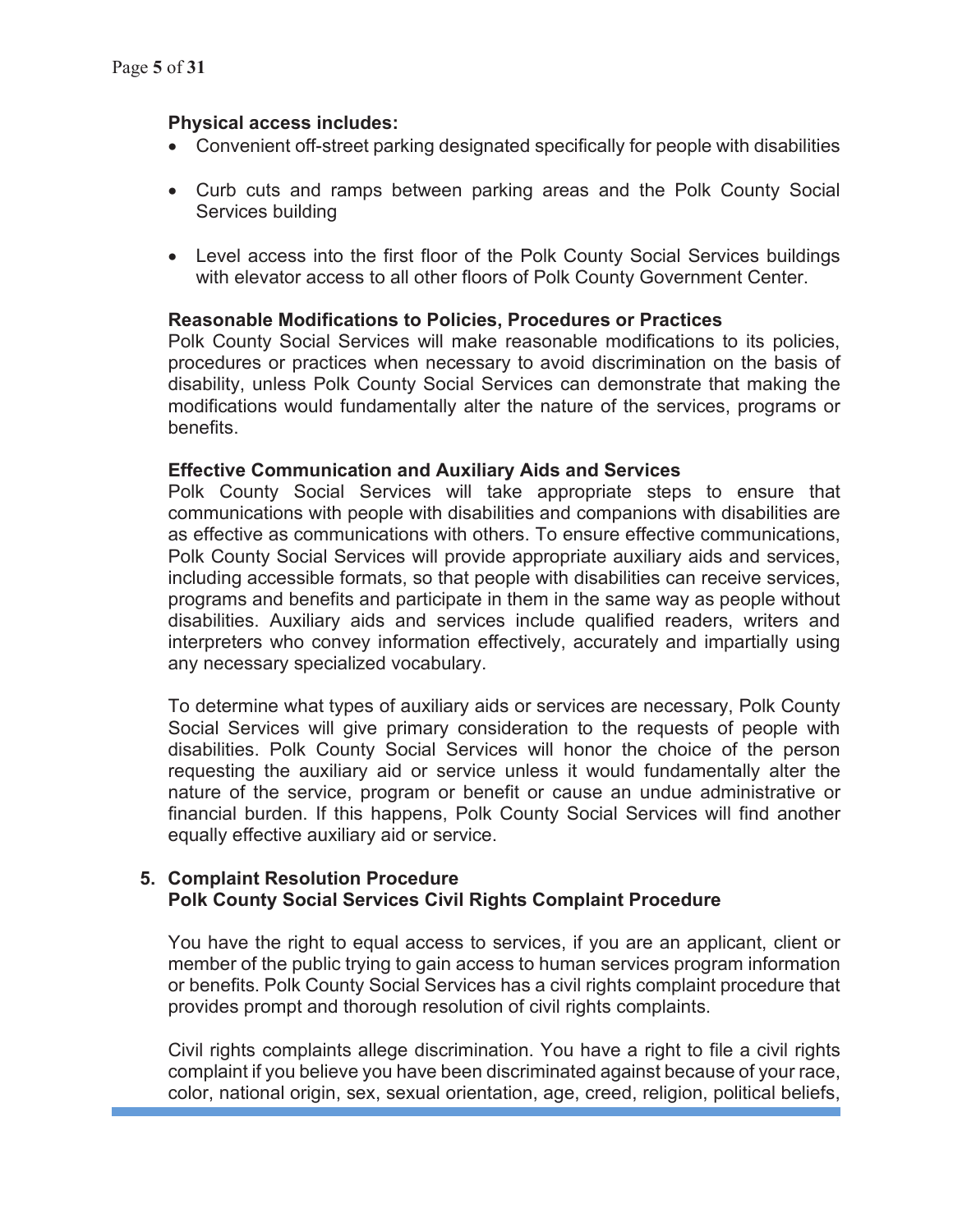disability or public assistance status. *Sex* includes sex stereotypes and gender identity discrimination that occurs in medical or health programs and clinics receiving federal financial assistance, such as Medical Assistance, MNCare, CHIP programs, insurance companies and state health insurance exchanges.

It is against the law for anyone who works for Polk County Social Services to retaliate against a person who files a complaint or who cooperates in the investigation of a civil rights complaint.

To file a complaint, ask for Polk County Social Service's equal opportunity policy, complaint procedure and complaint form. Use the contact information below to help you to file your complaint. You can also review the law and regulations that outlaw discrimination in the Civil Rights Contact's office at Polk County Social Services:

Karen Warmack, Director Polk County Social Services 612 N Broadway, Room 302 Crookston, MN 56716 (218) 470-8405 (voice) or use your preferred relay service (877) 281-3127 (toll free) (218) 281-7347 (fax) Karen.warmack@co.polk.mn.us

Procedure:

- 1. Civil rights complaints **must** be submitted to the Civil Rights Contact within 180 days of the date the alleged discrimination occurred.
- 2. A complaint **must** be in writing and contain the name and address of the person filing it. You should also give your telephone number or relay service number if you are deaf or hard of hearing. Give your email address if it helps get in touch with you. The complaint **must** state the problem or action alleged and the relief desired. If you need assistance with your complaint, the Civil Rights Contact will help you.
- 3. Polk County Social Services **must** conduct an investigation of the complaint. The investigation may be informal, but it **must** be thorough and timely. People who have an interest in the complaint **must** have an opportunity to submit relevant evidence about the complaint. Polk County Social Services will issue a written decision on the complaint within 90 days after its filing. Polk County Social Services will maintain the complaint records and files for three years. Complaints about program rules are not civil rights complaints and will be resolved through a different complaint process.
- 4. The person filing the complaint may appeal the decision by writing to the agency's Civil Rights Contact within 15 days of receiving the written decision.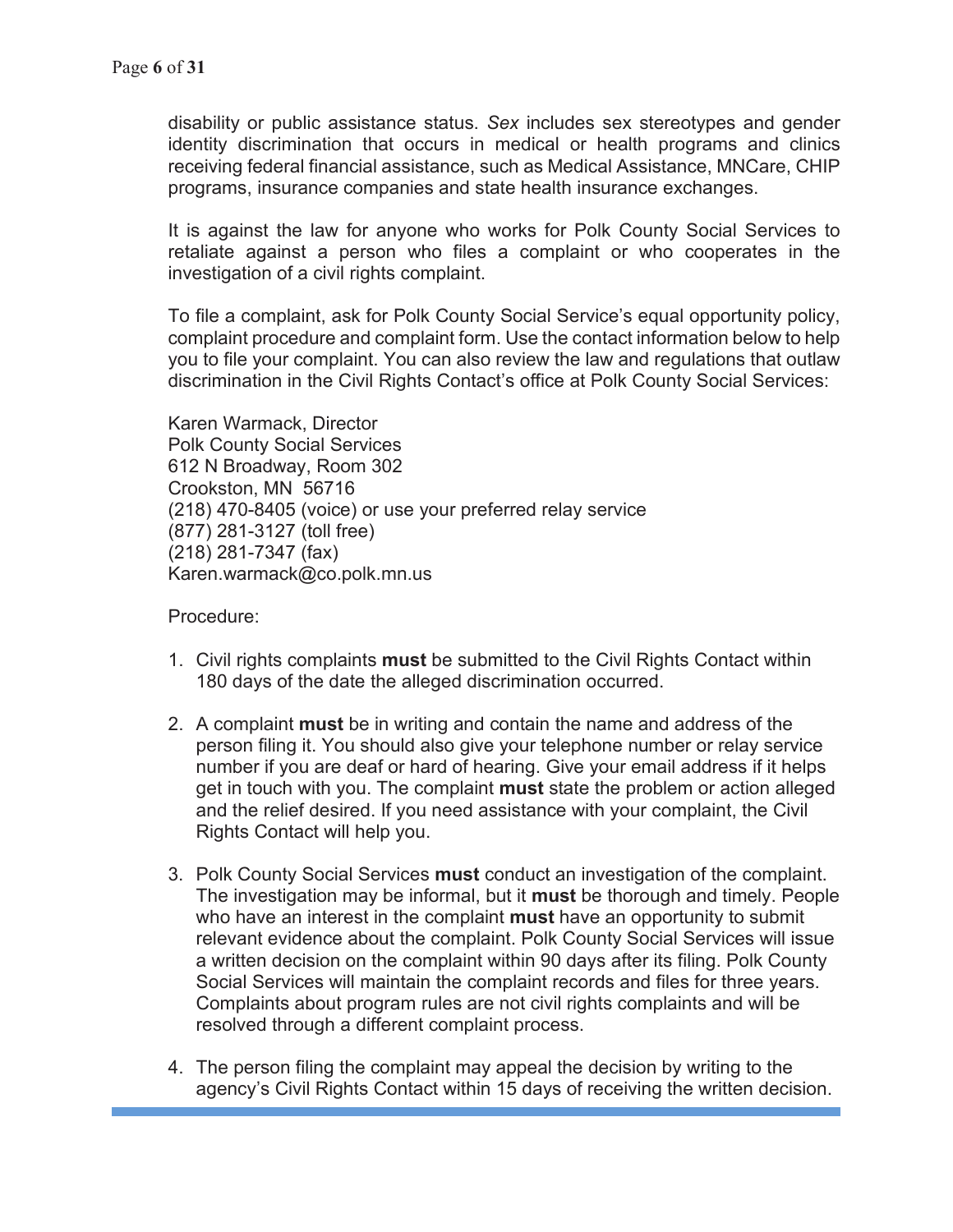The Civil Rights Contact **will** issue a written decision in response to the appeal, no later than 30 days after the filing. This decision is final. – This appeal process is not the same as filing a fair hearings appeal with the Department of Human Services' Appeals and Regulations Division.

- 5. The person filing the complaint must be informed that he/she can file a discrimination complaint **directly** with the U.S. Department of Health and Human Services' Office for Civil Rights or the U.S. Department of Agriculture (USDA) for the SNAP Program.
	- (a) The **U.S. Department of Health and Human Services' Office for Civil Rights** prohibits discrimination in its programs because of race, color, national origin, age, disability, sex and religion. *Sex* includes sex stereotypes and gender identity discrimination that occurs in medical or health programs and clinics receiving federal financial assistance, such as Medicaid, CHIP programs and insurance companies and state health insurance exchanges under Title I of the Affordable Care Act. Contact the federal agency directly:

**U.S. Department of Health and Human Services Office for Civil Rights**  Region V 233 N. Michigan Avenue Suite 240 Chicago, IL 60601 312-886-2359 (voice) 800-368-1019 (toll free) 800-537-7697 (TTY)

(b) USDA requires that the following nondiscrimination statement be provided **exactly** as it is shown below:

In accordance with Federal civil rights law and **U.S. Department of Agriculture** (USDA) civil rights regulations and policies, the USDA, its Agencies, offices, and employees, and institutions participating in or administering USDA programs are prohibited from discriminating based on race, color, national origin, sex, religious creed, disability, age, political beliefs, or reprisal or retaliation for prior civil rights activity in any program or activity conducted or funded by USDA.

Persons with disabilities who required alternative means of communication for program information (e.g., Braille, large print, audiotape, American Sign Language, etc.), should contact the Agency (State or local) where they applied for benefits. Individuals who are deaf, hard of hearing or have speech disabilities may contact USDA through the Federal Relay Service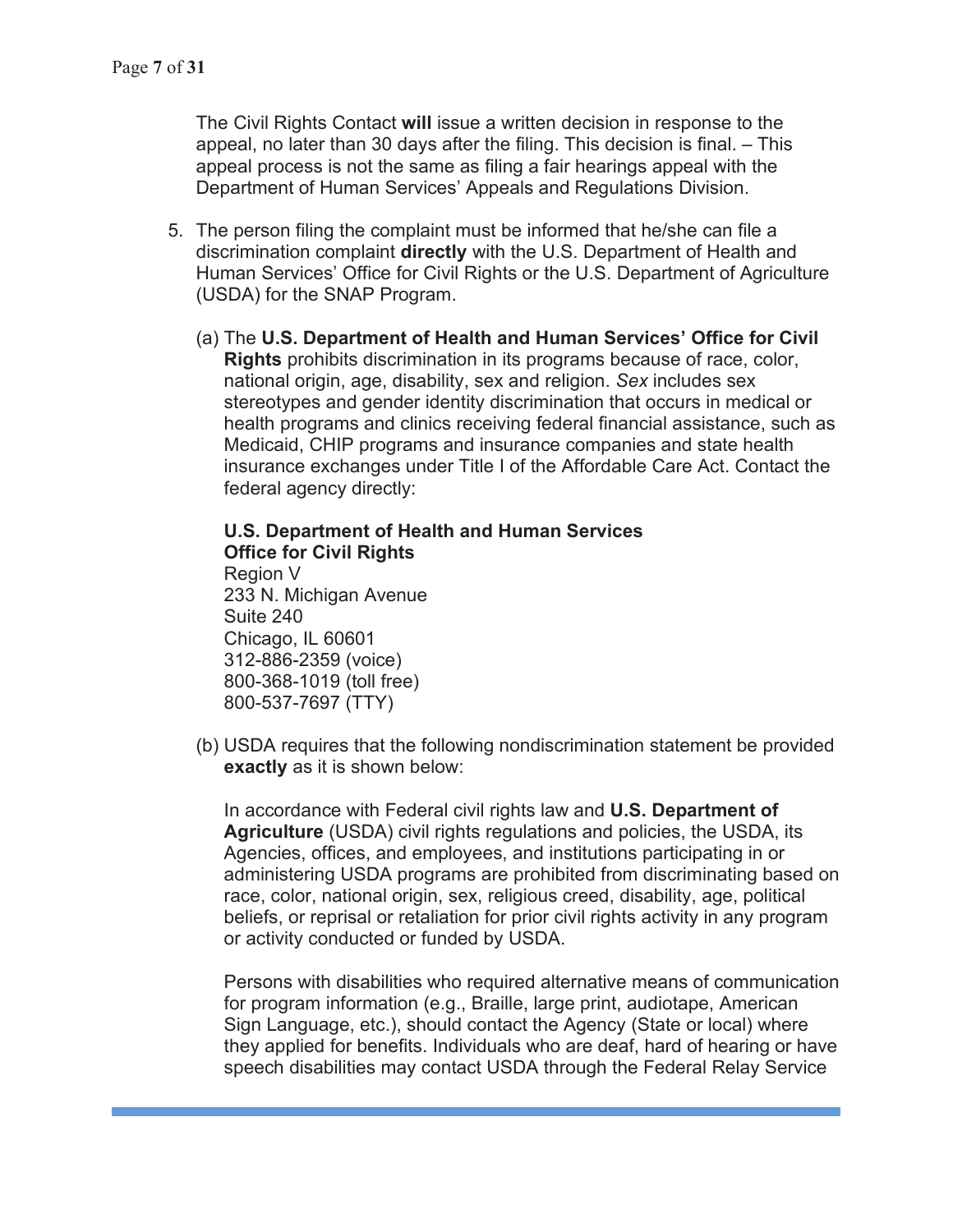at (800) 877-8339. Additionally, program information may be made available in languages other than English.

To file a program complaint of discrimination, complete the USDA Program Discrimination Complaint Form, (AD-3027) found online at: http://www.ascr.usda.gov/complaint\_filing\_cust.html, and at any USDS office, or write a letter addressed to USDA and provide in the letter all of the information requested in the form. To request a copy of the complaint form, call (866) 632-9992. Submit your completed form or letter to USDA by:

(1) mail: U.S. Department of Agriculture Office of the Assistant Secretary for Civil Rights 1400 Independence Avenue, SW Washington, D.C. 20250-9410;

- (2) fax: (202) 690-7442; or
- (3) email: program.intake@usda.gov

This institution is an equal opportunity provider.

6. Filing Complaints with State Agencies:

The person filing the complaint **must** also be informed that he/she can file a discrimination complaint **directly** with the Minnesota Department of Human Rights and the Minnesota Department of Human Services.

(a) The Minnesota Department of Human Rights prohibits discrimination in public services programs because of race, color, creed, religion, national origin, disability, sex, sexual orientation, or public assistance status. Contact the Minnesota Department of Human Rights directly:

Minnesota Department of Human Rights Freeman Building, 625 North Robert Street St. Paul, MN 55155 651-539-1100 (voice) 800-657-3704 (toll free) 711 or 800-627-3529 (MN Relay)

(b) The **Minnesota Department of Human Services** prohibits discrimination in its programs because of race, color, national origin, creed, religion, sexual orientation, public assistance status, age, disability, or sex, including sex stereotypes and gender identity discrimination that occurs in health programs or activities receiving federal financial assistance, such as Medical Assistance, MNCare, CHIP programs and insurance companies and state health insurance exchanges. Contact the Equal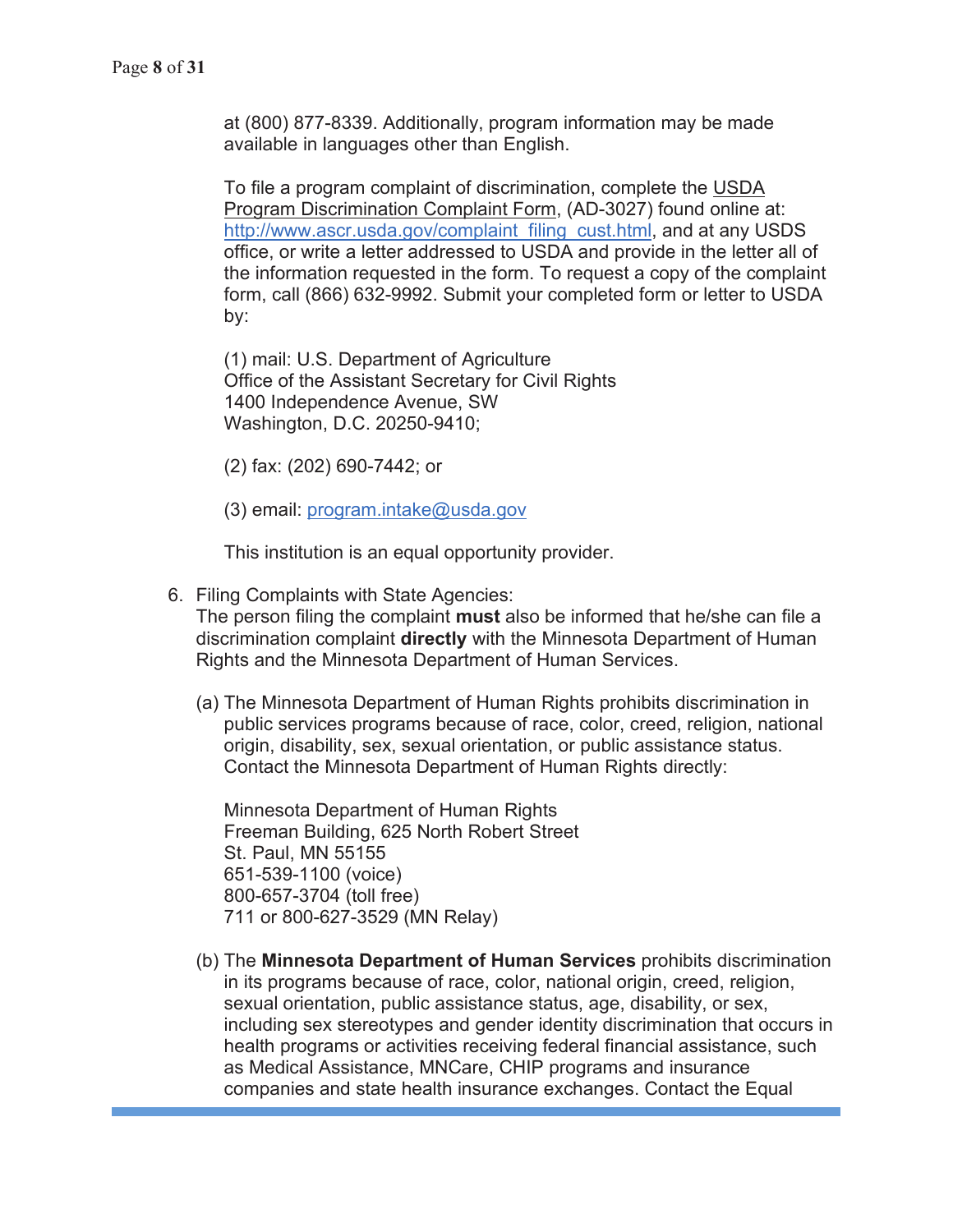Opportunity and Access Division **directly** only if you have a discrimination complaint:

Minnesota Department of Human Services Equal Opportunity and Access Division P.O. Box 64997 St. Paul, MN 55164-0997 651-431-3040 (voice) or use your preferred relay service

(c) County agencies are not permitted to investigate civil rights complaints in the Supplemental Nutrition Assistance Program (SNAP) because counties directly administer SNAP benefits. County agencies **must** refer SNAP civil rights complaints to DHS or the USDA regional office in Chicago. The USDA regional address is:

Civil Rights Director Midwest Regional Office USDA/Food and Nutrition Service 77 W. Jackson Blyd., 20<sup>th</sup> Floor Chicago, IL 60604-3591 (312) 353-6657 (voice) or use your preferred relay service Tamara.earley@fns.usda.gov

- 7. Arrangements for People with Disabilities:
	- Polk County Social Services **will** make appropriate arrangements to ensure that people with disabilities are provided accommodations to participate in the complaint process in an equal manner to people without disabilities. Appropriate arrangements include, but are not limited to, providing interpreters for people who are deaf or hard-of-hearing; providing taped cassettes and accessible formats for people who are blind or have low vision; and assuring a physically accessible location for complaint proceedings. The Civil Rights Contact or designee is responsible for making these arrangements.
- 8. Polk County Social Services will refer all SNAP civil rights complaints to DHS or the USDA regional office in Chicago as soon as possible after received.

## **6. Complaint Notification Form**

Polk County Social Services will use the *Complaint Notification Form* to notify DHS in writing of all service delivery discrimination complaints filed against Polk County Social Services and resolved on the county agency level. Polk County Social Services will make sure the complaint notification form is completed and sent to DHS within 90 days of the date the complaint was filed in the county, so DHS can report the complaint to the appropriate federal office. A copy of the *Complaint Notification Form* is located in the Appendix; Attachment B.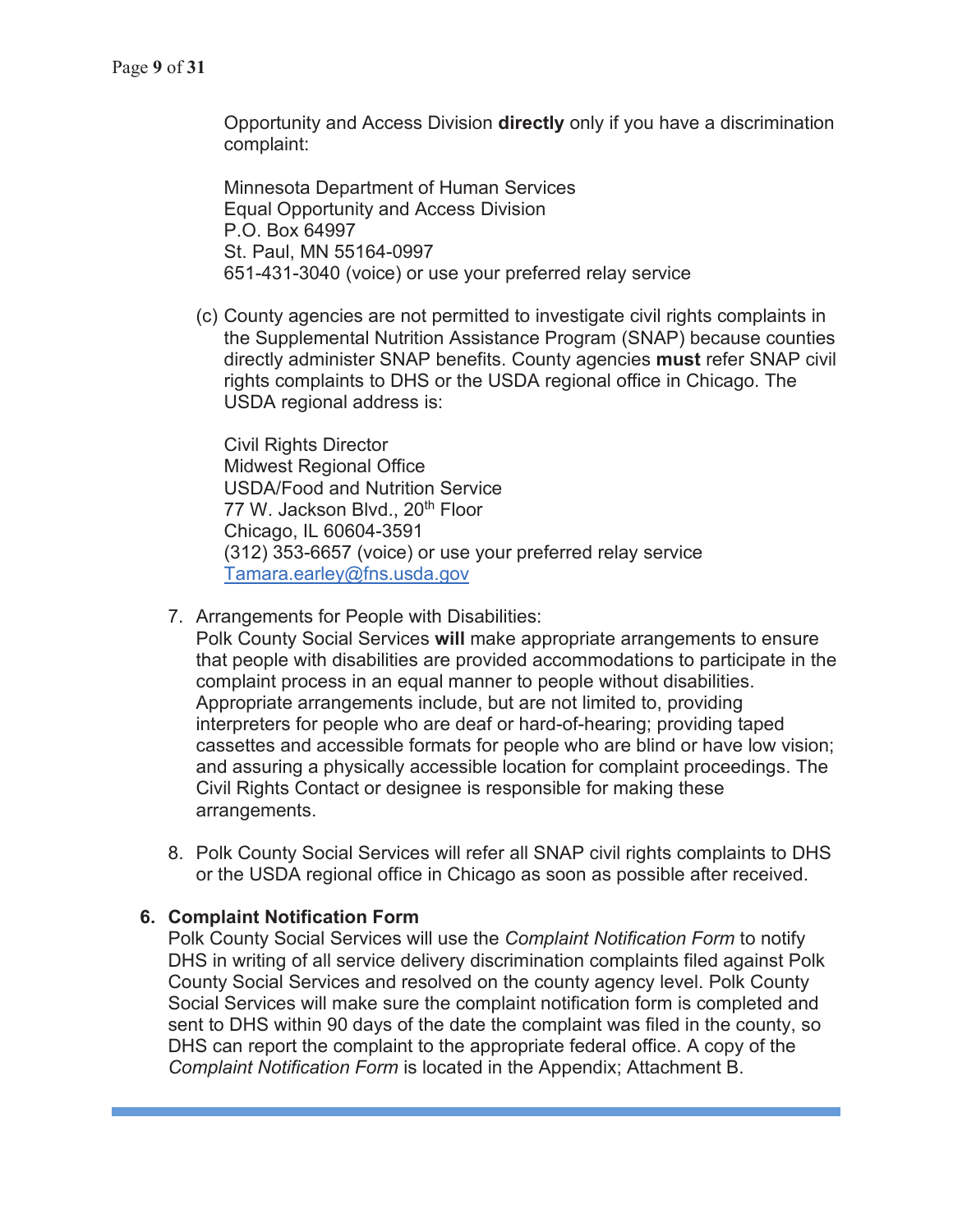# **7. Disability Compliance**

**a. Disability Law and Standard of Access for State and Local Government Services** 

**Section 504 of the Rehabilitation Act of 1973** protects qualified individuals with disabilities from discrimination based on their disability in federally funded programs and services.

**Title II of the Americans with Disabilities Act of 1990** (Title II of the ADA) protects qualified individuals with disabilities from discrimination on the basis of their disability when the discrimination occurs in state or local government services. An agency does not have to receive federal financial assistance to be required to comply with Title II of the ADA. An agency just has to be a state or local government entity.

County human services agencies must ensure that people with disabilities are able to use their programs and services. Disability laws set out an equal access standard for providing services. This means that individuals with disabilities are entitled to equal access to human services programs; the same standard of access that applies to people without disabilities.

A public agency must reasonably modify its policies, procedures and practices to avoid discrimination. A public agency must also take appropriate steps to ensure that its communications with individuals with disabilities are as effective as communications with others.

## **b. ADA Contact**

Polk County Social Services has designated an ADA Contact person to serve as its point person on disability matters raised by applicants, clients and members of the public. ADA Contact information is located on the cover page of this CCRP.

Karen Warmack, Director Polk County Social Services 612 N Broadway, Room 302 Crookston, MN 56716 (218) 470-8405 (voice) or use your preferred relay service (877) 281-3127 (toll free) karen.warmack@co.polk.mn.us

## **c. Disability Complaints**

People filing disability complaints will use Polk County Social Service's civil rights complaint procedure.

## **d. ADA Notice Document**

Polk County Social Services will use the DHS brochure: *Do you have a disability* (DHS-4133-ENG) as its ADA notice document. This notice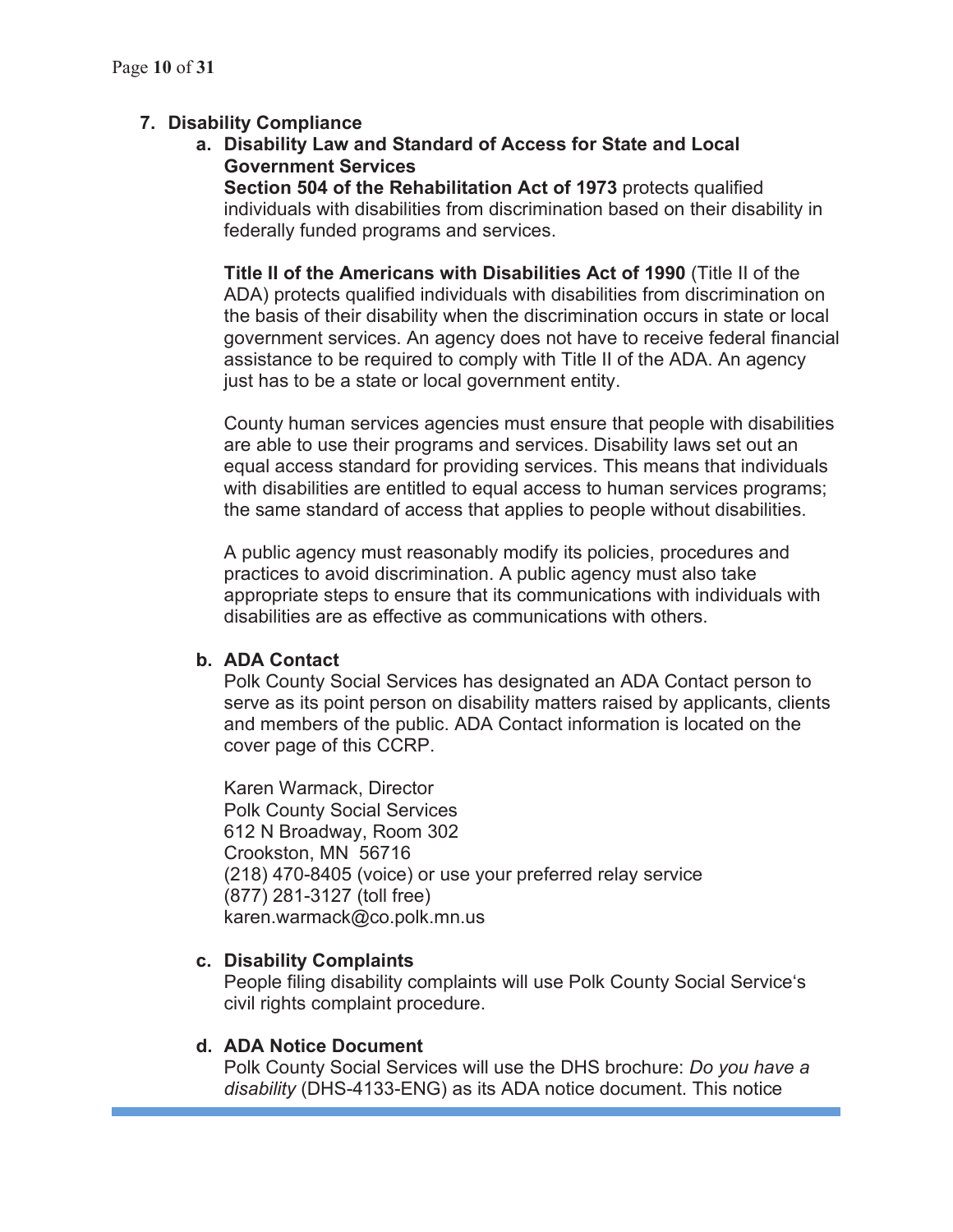document informs applicants, clients and members of the public that Polk County Social Services does not discriminate on the basis of disability. The notice document also gives information to the public about the rights of people with disabilities under the Americans with Disabilities Act.

Polk County Social Services has a copy of DHS brochure: *Do you have a disability* (DHS-4133-ENG) posted in the lobby next to the reception desk.

A copy of the DHS brochure: *Do you have a disability* (DHS-4133-ENG) is located in the Appendix; Attachment C.

#### **e. Disability Policy Prohibiting Discrimination**

Polk County Social Services Equal Opportunity Policy and Procedure includes provisions which prohibit disability discrimination in human services programs. This policy is located in the agency lobby.

#### **8. Limited English Proficiency Plan (see Attachment E)**

**9. Annual Civil Rights Training for the Supplemental Nutrition Assistance Program (SNAP)** 

Polk County Social Services will conduct annual SNAP civil rights training for all staff who administer the SNAP program and all staff who have direct contact with the public, such as support staff, supervisors and managers.

Polk County Social Services will have all staff review the DHS PowerPoint presentation online. We will document the date that each staff has completed their review of the presentation annually.

#### **10. Civil Rights Assurance of Compliance**

The Polk County Social Services director and county attorney representative have signed the *2016 Civil Rights Assurance of Compliance.* A copy is located in the Appendix; Attachment D.

#### **11. CCRP Administration**

Polk County Social Services will:

- $\bullet$  Post a copy of its CCRP in the agency lobby where members of the public can review it and in the employee break room where staff can review it
- Post the CCRP on the agency's public website
- Post the CCRP annually on all employee bulletin boards.
- For the benefit of applicants, clients and members of the public, prominently post in the lobby a copy of the equal opportunity policy and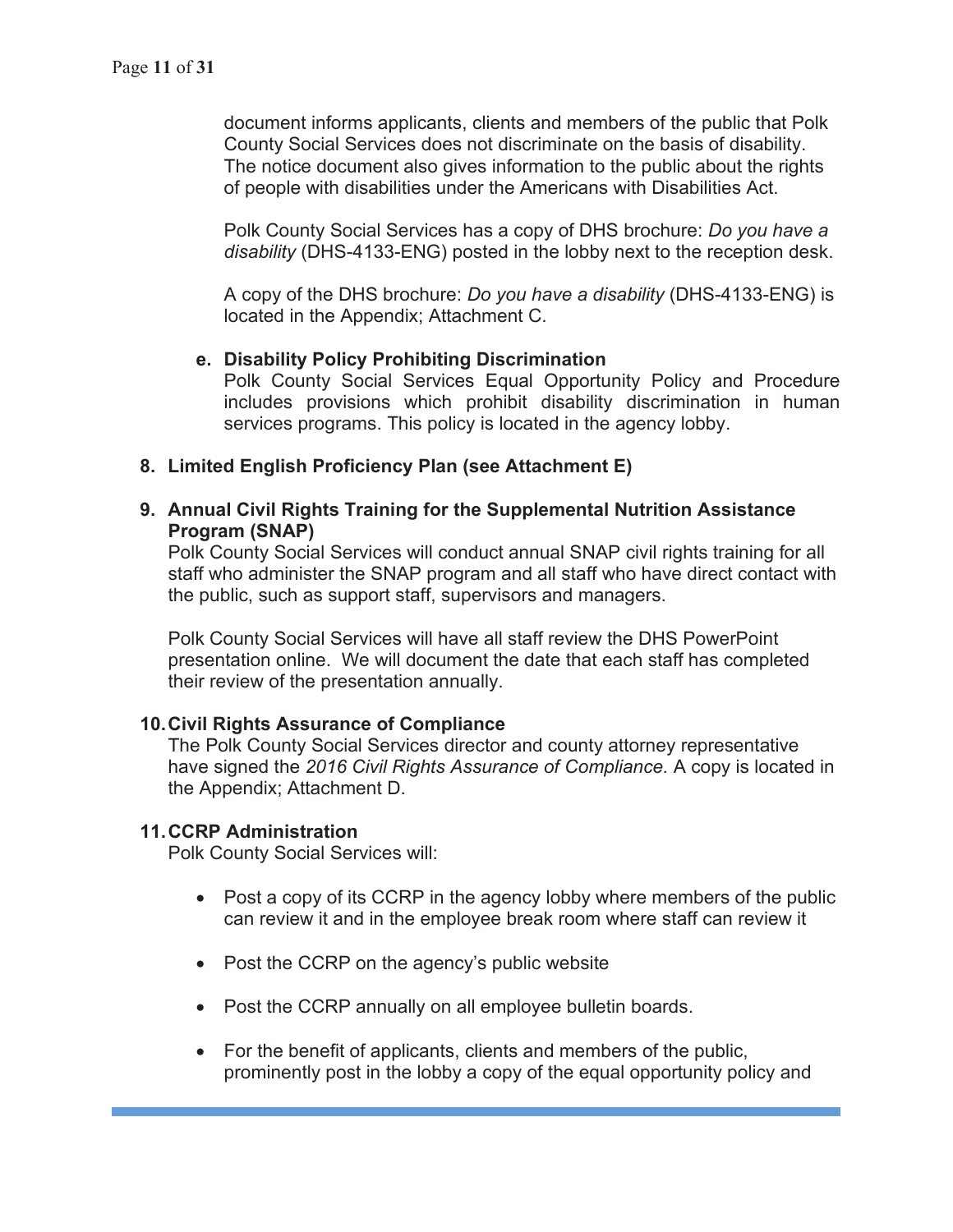procedure that includes provisions prohibiting disability discrimination and a copy of its civil rights complaint procedure

- x Post a copy of the DHS brochure: *Do you have a disability* (DHS-4133- ENG) in the lobby next to the reception desk
- Conduct annual SNAP civil rights training for all staff who administer the SNAP program and all staff who have direct contact with the public, including support staff, supervisors and managers. Polk County Social Services will document the date of the training each year and document who attends the training.

## 12. **Attachments**

- **A. Full List of Legal Authorities**
- **B. Complaint Notification Form**
- **C. DHS Brochure Do you have a disability? DHS-4133-ENG**
- **D. Signed copy of the 2016 Civil Rights Assurance Compliance Document**
- **E. Limited English Proficiency Plan**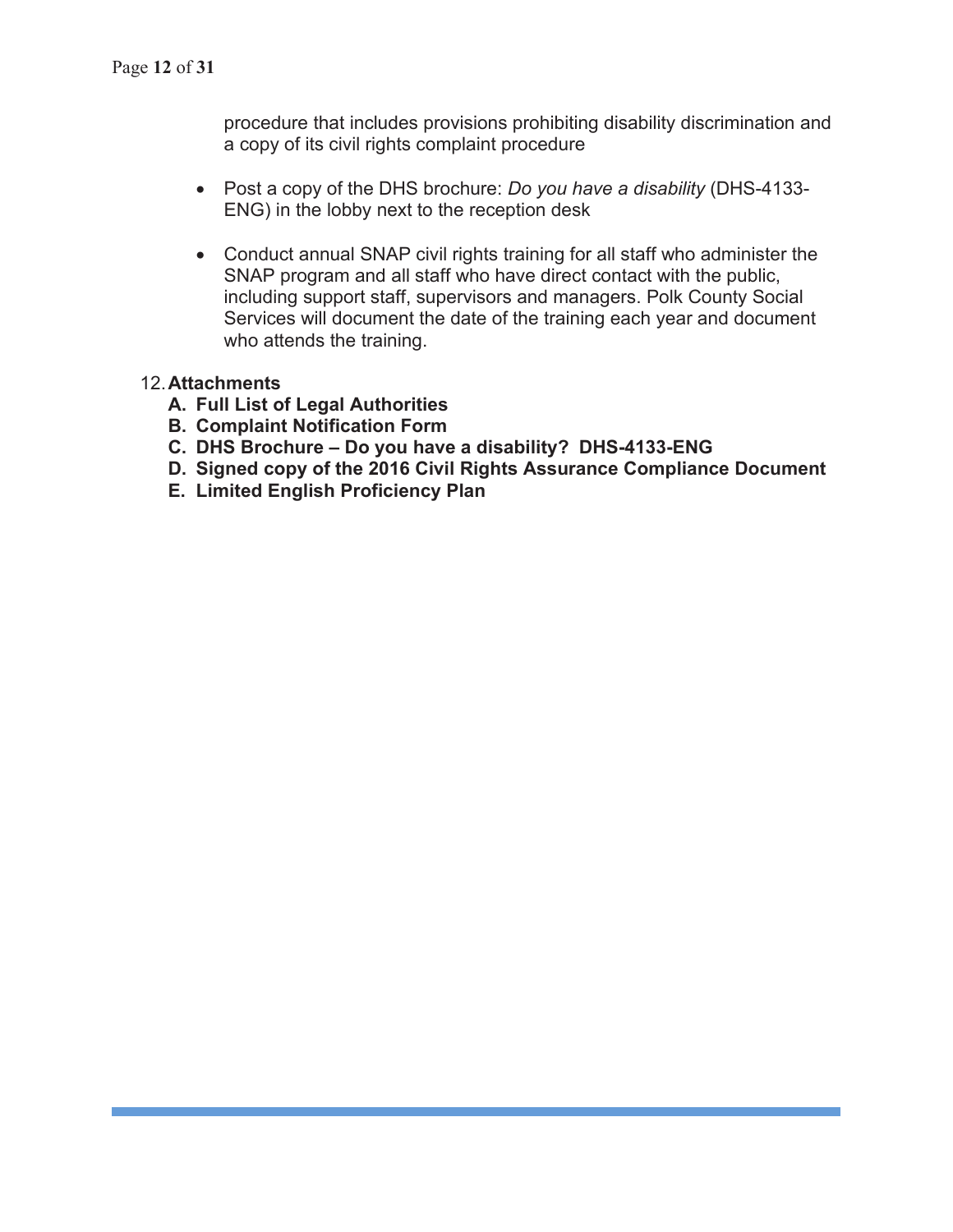# **Attachment A – Full List of Legal Authorities**

# **Federal**

- 1. Title VI of the Civil Rights Act of 1964 (race, color, national origin)
- 2. Section 504 of the Rehabilitation Act of 1973 (disability)
- 3. Section 508 of the Rehabilitation Act of 1973 (disability)
- 4. Title II of the Americans with Disabilities Act of 1990; State and local government services (disability)
- 5. Age Discrimination Act of 1975 (age)
- 6. Community Service Assurance Provisions of the Hill-Burton Act (health facilities receiving Hill-Burton Funds)
- 7. Section 1557 of the Patient Protection and Affordable Care Act (added sex discrimination in health care programs)
- 8. Nondiscrimination Provisions of the Omnibus Budget Reconciliation Act of 1981 (Federal Block Grants):
	- Community Services Block Grant (race, color, national origin, sex) **Remaining block grants** (race, color, national origin, age, disability, sex, religion)
	- Social Services Block Grant
	- Maternal and Child Health Services Block Grant
	- Projects for Assistance in Transition from Homelessness Block **Grant**
	- Preventive Health and Health Services Block Grant
	- Community Mental Health Services Block Grant
	- Substance Abuse Prevention and Treatment Block Grant
- 9. Title IX of the Education Amendments of 1972 (sex)
- 10. Family Violence Prevention and Services Act (race, color, national origin, age, disability, sex, religion)
- 11. Food Stamp Act of 1977
- 12. Nondiscrimination Compliance Requirements in the Food Stamp Program, Food and Nutrition Service, U.S. Department of Agriculture
- 13. Bilingual Requirements in the Food Stamp Program, Food and Nutrition Service, U.S. Department of Agriculture
- 14. FNS Instruction 113-1, Civil Rights Compliance and Enforcement Nutrition Programs and Activities, Food and Nutrition Service, U.S. Department of Agriculture (2005)
- 15. Equal Opportunity for Religious Organizations Regulation

# **State**

Minnesota Human Rights Act, Chapter 363A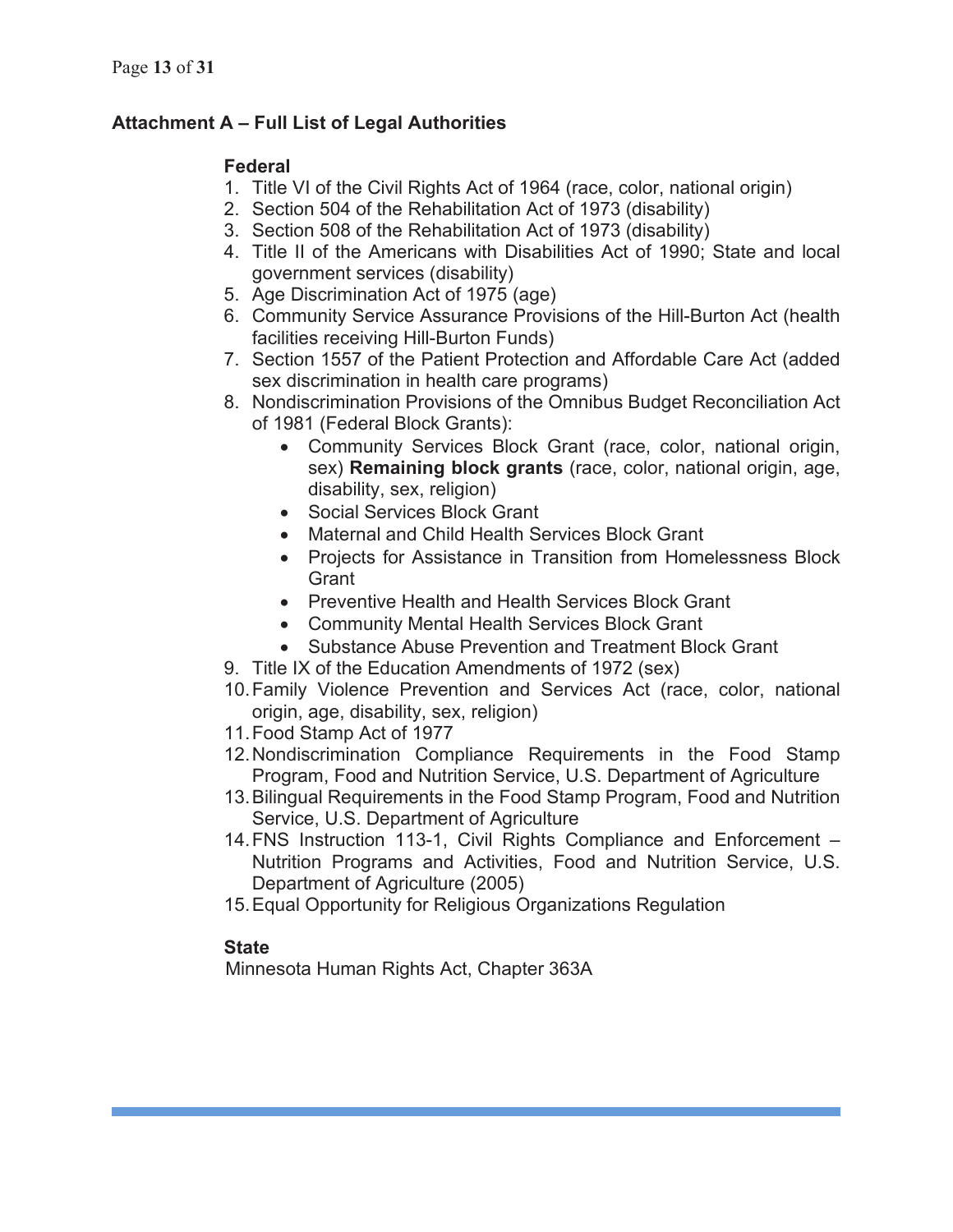# **Attachment B** – **Complaint Notification Form**

## **POLK COUNTY SOCIAL SERVICE COMPLAINT NOTIFICATION FORM COMPLAINTS ALLEGING DISCRIMINATION IN SERVICE DELIVERY**

**AUTHORITY:** U.S. Department of Agriculture, Food and Nutrition Service Instruction 113-1.

**REQUIREMENT:** County human service agencies must notify the DHS Civil Rights Coordinator within 90 days of all service delivery discrimination complaints (i.e., civil rights complaints) filed against them (see bottom of Page 2 for contact information).

## **ACTION REQUIRED:**

Complete this form and send it to the DHS Civil Rights Coordinator within 90 days of the date the complaint was filed.

- 1. Name, address, telephone number of complainant:
- 2. Name and address of county agency delivering the benefits, including names of any employees accused of wrongdoing:

\_\_\_\_\_\_\_\_\_\_\_\_\_\_\_\_\_\_\_\_\_\_\_\_\_\_\_\_\_\_\_\_\_\_\_\_\_\_\_\_\_\_\_\_\_\_\_\_\_\_\_\_\_\_\_\_\_\_\_\_\_\_ \_\_\_\_\_\_\_\_\_\_\_\_\_\_\_\_\_\_\_\_\_\_\_\_\_\_\_\_\_\_\_\_\_\_\_\_\_\_\_\_\_\_\_\_\_\_\_\_\_\_\_\_\_\_\_\_\_\_\_\_\_\_  $\mathcal{L}_\mathcal{L} = \mathcal{L}_\mathcal{L} = \mathcal{L}_\mathcal{L} = \mathcal{L}_\mathcal{L} = \mathcal{L}_\mathcal{L} = \mathcal{L}_\mathcal{L} = \mathcal{L}_\mathcal{L} = \mathcal{L}_\mathcal{L} = \mathcal{L}_\mathcal{L} = \mathcal{L}_\mathcal{L} = \mathcal{L}_\mathcal{L} = \mathcal{L}_\mathcal{L} = \mathcal{L}_\mathcal{L} = \mathcal{L}_\mathcal{L} = \mathcal{L}_\mathcal{L} = \mathcal{L}_\mathcal{L} = \mathcal{L}_\mathcal{L}$  $\mathcal{L}_\text{max}$  , and the contribution of the contribution of the contribution of the contribution of the contribution of the contribution of the contribution of the contribution of the contribution of the contribution of t

 $\mathcal{L}_\text{max}$  , and the contribution of the contribution of the contribution of the contribution of the contribution of the contribution of the contribution of the contribution of the contribution of the contribution of t  $\mathcal{L}_\text{max}$  , and the contribution of the contribution of the contribution of the contribution of the contribution of the contribution of the contribution of the contribution of the contribution of the contribution of t  $\mathcal{L}_\mathcal{L} = \{ \mathcal{L}_\mathcal{L} = \{ \mathcal{L}_\mathcal{L} = \{ \mathcal{L}_\mathcal{L} = \{ \mathcal{L}_\mathcal{L} = \{ \mathcal{L}_\mathcal{L} = \{ \mathcal{L}_\mathcal{L} = \{ \mathcal{L}_\mathcal{L} = \{ \mathcal{L}_\mathcal{L} = \{ \mathcal{L}_\mathcal{L} = \{ \mathcal{L}_\mathcal{L} = \{ \mathcal{L}_\mathcal{L} = \{ \mathcal{L}_\mathcal{L} = \{ \mathcal{L}_\mathcal{L} = \{ \mathcal{L}_\mathcal{$ \_\_\_\_\_\_\_\_\_\_\_\_\_\_\_\_\_\_\_\_\_\_\_\_\_\_\_\_\_\_\_\_\_\_\_\_\_\_\_\_\_\_\_\_\_\_\_\_\_\_\_\_\_\_\_\_\_\_\_\_\_\_

 $\mathcal{L}_\text{max}$  , and the contribution of the contribution of the contribution of the contribution of the contribution of the contribution of the contribution of the contribution of the contribution of the contribution of t  $\mathcal{L}_\mathcal{L} = \{ \mathcal{L}_\mathcal{L} = \{ \mathcal{L}_\mathcal{L} = \{ \mathcal{L}_\mathcal{L} = \{ \mathcal{L}_\mathcal{L} = \{ \mathcal{L}_\mathcal{L} = \{ \mathcal{L}_\mathcal{L} = \{ \mathcal{L}_\mathcal{L} = \{ \mathcal{L}_\mathcal{L} = \{ \mathcal{L}_\mathcal{L} = \{ \mathcal{L}_\mathcal{L} = \{ \mathcal{L}_\mathcal{L} = \{ \mathcal{L}_\mathcal{L} = \{ \mathcal{L}_\mathcal{L} = \{ \mathcal{L}_\mathcal{$ \_\_\_\_\_\_\_\_\_\_\_\_\_\_\_\_\_\_\_\_\_\_\_\_\_\_\_\_\_\_\_\_\_\_\_\_\_\_\_\_\_\_\_\_\_\_\_\_\_\_\_\_\_\_\_\_\_\_\_\_\_\_

\_\_\_\_\_\_\_\_\_\_\_\_\_\_\_\_\_\_\_\_\_\_\_\_\_\_\_\_\_\_\_\_\_\_\_\_\_\_\_\_\_\_\_\_\_\_\_\_\_\_\_\_\_\_\_\_\_\_\_\_\_\_  $\mathcal{L}_\mathcal{L} = \{ \mathcal{L}_\mathcal{L} = \{ \mathcal{L}_\mathcal{L} = \{ \mathcal{L}_\mathcal{L} = \{ \mathcal{L}_\mathcal{L} = \{ \mathcal{L}_\mathcal{L} = \{ \mathcal{L}_\mathcal{L} = \{ \mathcal{L}_\mathcal{L} = \{ \mathcal{L}_\mathcal{L} = \{ \mathcal{L}_\mathcal{L} = \{ \mathcal{L}_\mathcal{L} = \{ \mathcal{L}_\mathcal{L} = \{ \mathcal{L}_\mathcal{L} = \{ \mathcal{L}_\mathcal{L} = \{ \mathcal{L}_\mathcal{$  $\mathcal{L}_\text{max}$  , and the contribution of the contribution of the contribution of the contribution of the contribution of the contribution of the contribution of the contribution of the contribution of the contribution of t  $\mathcal{L}_\text{max}$  , and the contribution of the contribution of the contribution of the contribution of the contribution of the contribution of the contribution of the contribution of the contribution of the contribution of t

\_\_\_\_\_\_\_\_\_\_\_\_\_\_\_\_\_\_\_\_\_\_\_\_\_\_\_\_\_\_\_\_\_\_\_\_\_\_\_\_\_\_\_\_\_\_\_\_\_\_\_\_\_\_\_\_\_\_\_\_\_\_  $\mathcal{L}_\text{max}$  , and the contribution of the contribution of the contribution of the contribution of the contribution of the contribution of the contribution of the contribution of the contribution of the contribution of t

\_\_\_\_\_\_\_\_\_\_\_\_\_\_\_\_\_\_\_\_\_\_\_\_\_\_\_\_\_\_\_\_\_\_\_\_\_\_\_\_\_\_\_\_\_\_\_\_\_\_\_\_\_\_\_\_\_\_\_\_\_\_

- 3. Type of discrimination alleged:
- 4. Describe the alleged discrimination, including the dates it happened. Give names and contact information of any witnesses: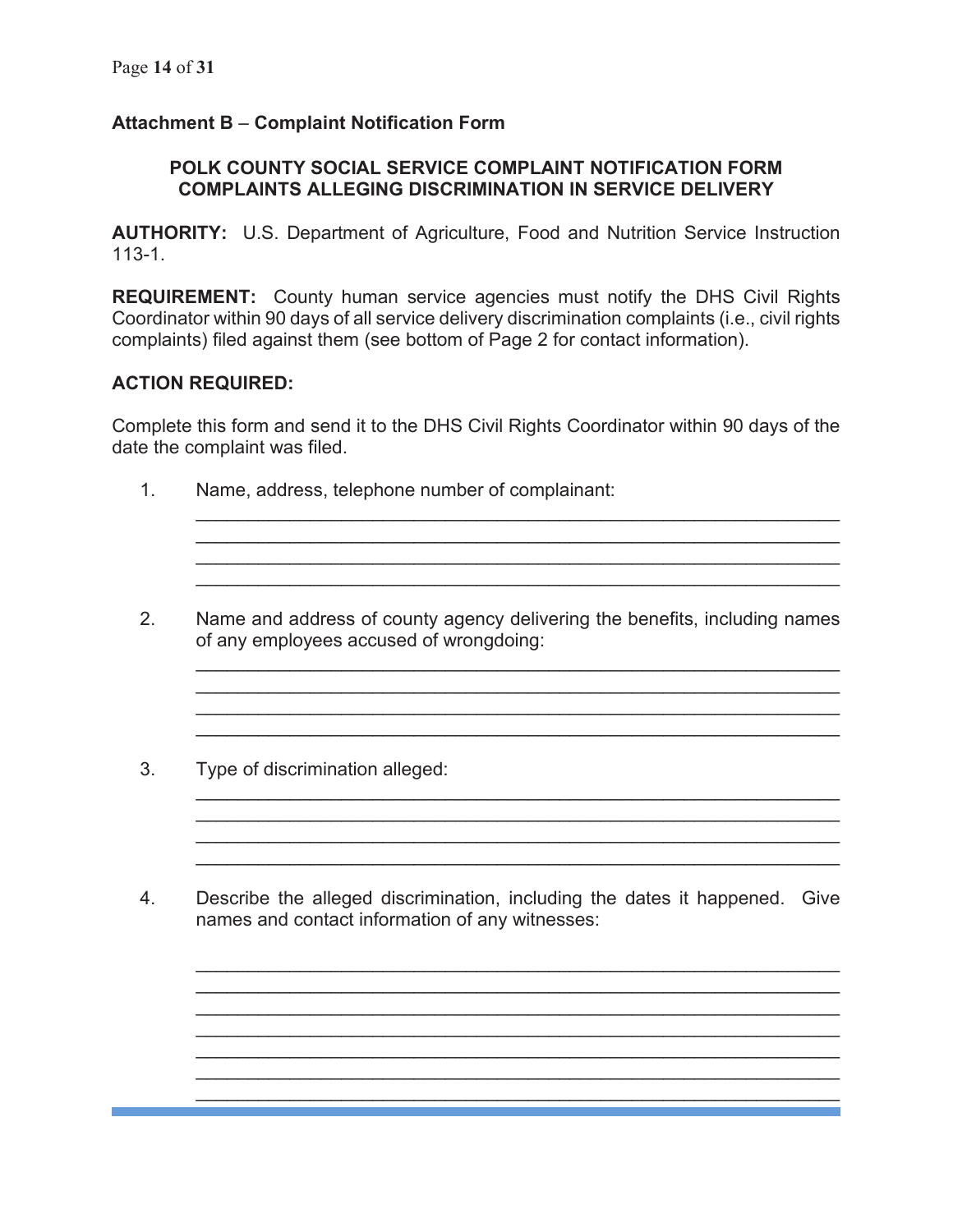5. Give a summary of the investigation findings, including any corrective action ordered:



CONTACT INFORMATION: DHS Civil Right Coordinator Minnesota Department of Human Services Equal Opportunity and Access Division P.O. Box 64997 St. Paul, MN 55164-0997 651-431-3040 (voice) or use your preferred relay service 651-431-7444 (fax) joann.daSilva@state.mn.us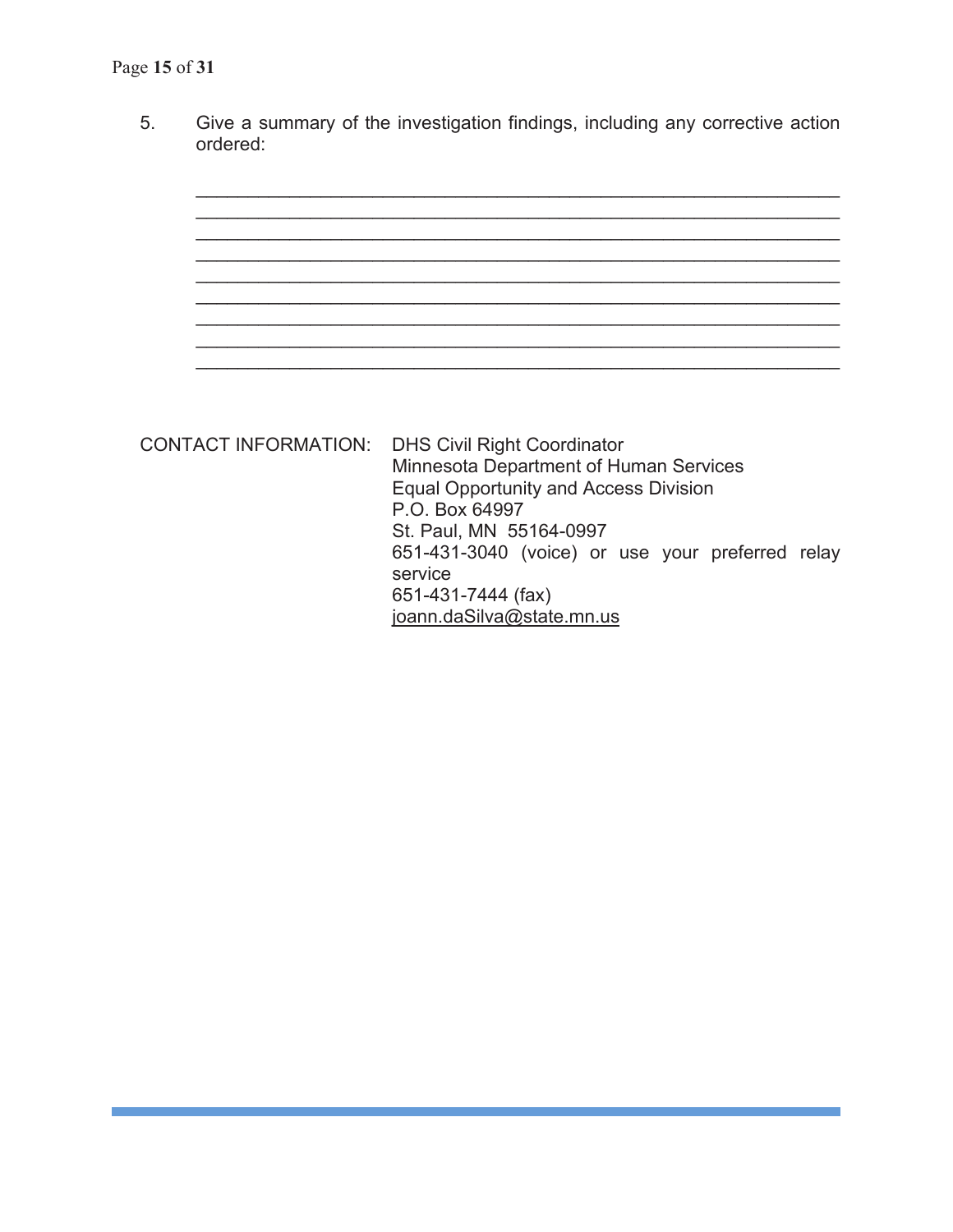## **Attachment C** – **DHS Brochure:** *Do you have a disability***; DHS-4133-ENG**

(Posted with plan and available on request)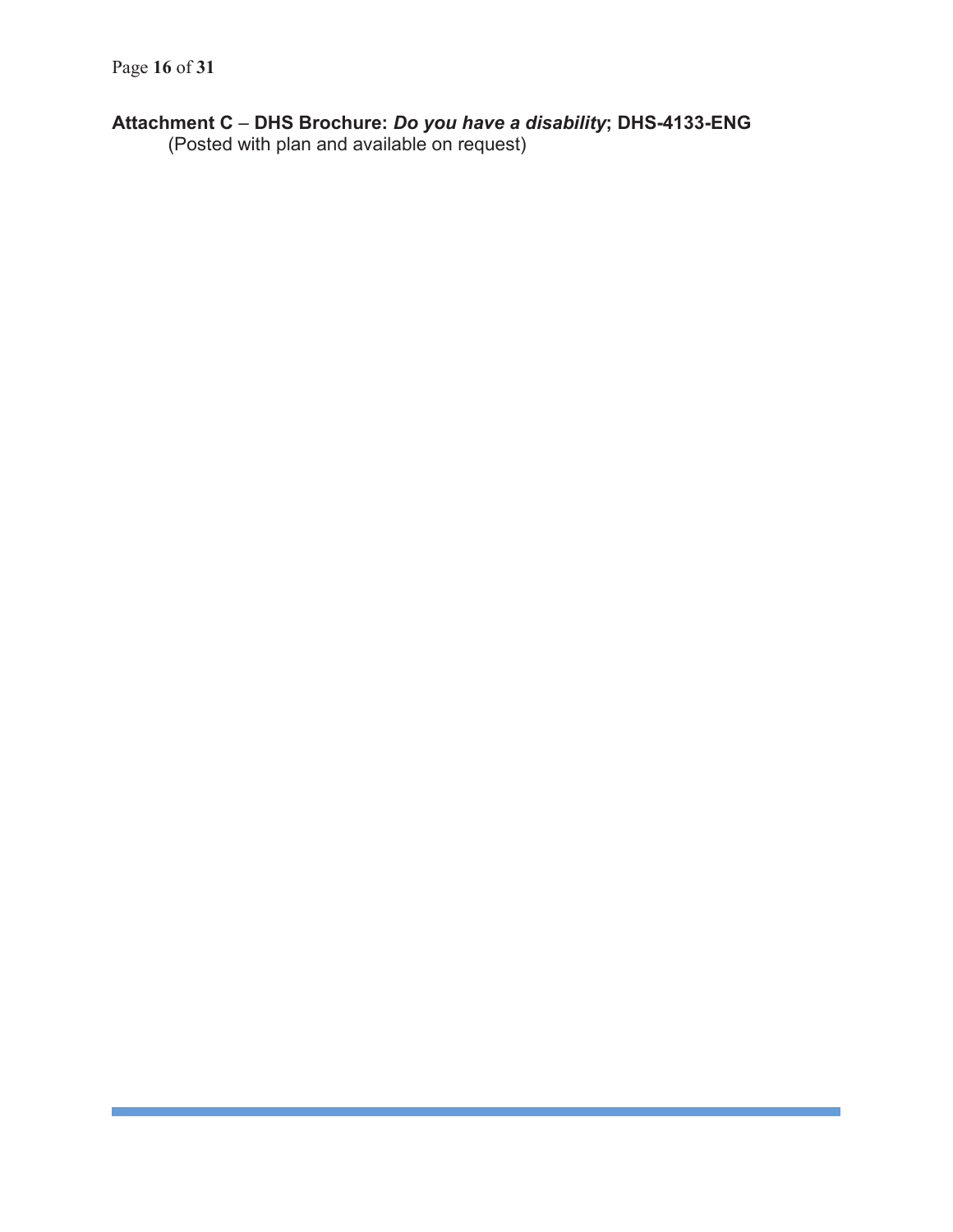# **Attachment D** – Signed Copy of the *2016 Civil Rights Assurance of Compliance*

## MINNESOTA DEPARTMENT OF HUMAN SERVICES CIVIL RIGHTS ASSURANCE OF COMPLIANCE

# NONDISCRIMINATION IN STATE AND FEDERALLY FINANCED PROGRAMS  $\overline{a}$  , and the contribution of the contribution of the contribution of the contribution of the contribution of the contribution of the contribution of the contribution of the contribution of the contribution of the co

# Polk County Social Services (HEREAFTER CALLED THE "COUNTY AGENCY")

THE COUNTY AGENCY provides this civil rights Assurance of Compliance (hereafter called the "Assurance") in consideration of and for the purpose of obtaining any and all federal financial assistance from the United States Departments of Health and Human Services and Agriculture. The County Agency agrees that compliance with this Assurance is a condition of continued receipt of federal financial assistance and that it is binding upon the County Agency directly or through contract, license, or other provider of services, as long as it receives federal or state financial assistance; and shall be submitted with the required Comprehensive Civil Rights Plan update.

THE COUNTY AGENCY ASSURES that it will comply with:

Title VI of the Civil Rights Act of 1964, as amended; Department of Health and Human Services, Guidance to Federal Financial Assistance Recipients Regarding Title VI Prohibition Against National Origin Discrimination Affecting Limited English Proficient Persons; Age Discrimination Act of 1975, 42 U.S.C. 6101, as amended; Section 504 of the Rehabilitation Act of 1973, as amended; Section 508 of the Rehabilitation Act of 1973, as amended; Title II of the Americans with Disabilities Act of 1990; Section 1557 of the Patient Protection and Affordable Care Act of 2010; Federal Block Grant Programs of the Omnibus Budget Reconciliation Act of 1981; as amended; Title IX of the Education Amendments of 1972, as amended; Family Violence Prevention and Services Act; Food Stamp Act of 1977, as amended, including the Nondiscrimination Compliance Requirements in the Food Stamp Program and the Bilingual Requirements in the Food Stamp Program; FNS Instruction 113- 1, Civil Rights Compliance and Enforcement – Nutrition Programs and Activities, Food and Nutrition Service, U.S. Department of Agriculture (2005); and Interethnic Adoption Provisions of the Small Business Job Protection Act of 1996 (formerly Multiethnic Placement Act of 1994).

PURSUANT TO THE CIVIL RIGHTS PLAN for the Minnesota Department of Human Services, by accepting this Assurance, the County Agency agrees to allow access, by authorized personnel of the Minnesota Department of Human Services and the United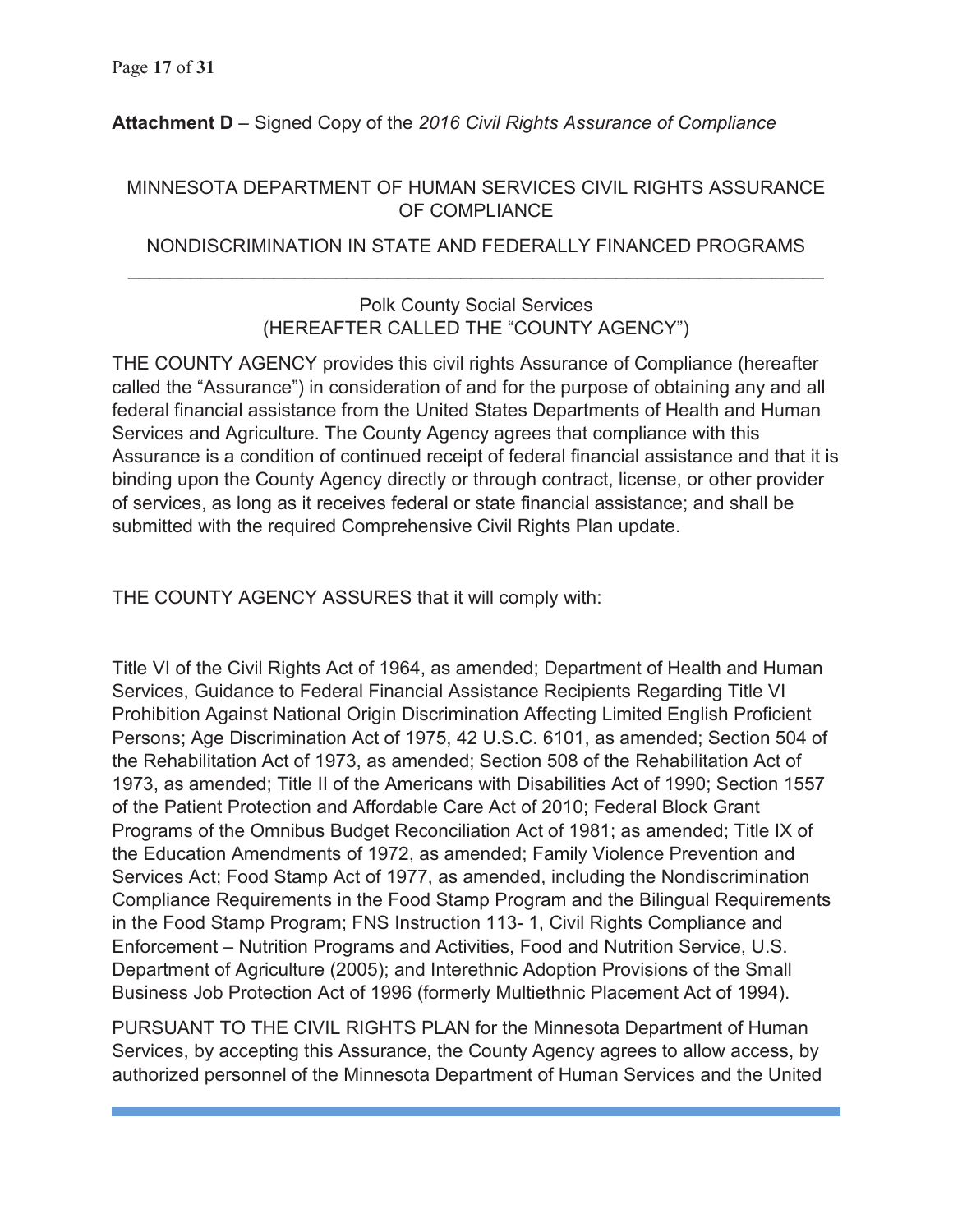States Departments of Health and Human Services and Agriculture, during normal working hours, to private and/or confidential data maintained by the County Agency (or other sub-recipient of federal financial assistance) to the extent necessary to conduct a full and complete investigation into any complaint of discrimination, including to compile data, maintain records and submit reports as required to determine compliance with the above mentioned laws, rules and regulations. The Minnesota Department of Human Services agrees to comply with all requirements of the Minnesota Government Data Practices Act (Minnesota Statutes, section 13.01 et seq.). No private and/or confidential data collected, maintained or used in the course of an investigation shall be disseminated except as authorized by statute, either during the period of the investigation or after it has been concluded. If there are any violations of this assurance, DHS shall have the right to invoke fiscal sanctions or other legal remedies in accordance with Minnesota Statutes, section 256.017. THE PERSON WHOSE SIGNATURE APPEARS BELOW is authorized to sign this Assurance and commit the County Agency to its terms.

Date **Date** Director's Signature

 I CERTIFY that the signatory for the County Agency has lawful authority to bind the County Agency to the terms of this civil rights Assurance.

\_\_\_\_\_\_\_\_\_\_\_\_\_\_\_\_\_\_\_\_\_\_\_\_\_\_\_\_\_\_\_\_\_\_ \_\_\_\_\_\_\_\_\_\_\_\_\_\_\_\_\_\_\_\_\_\_\_\_\_\_\_\_\_\_\_\_

 $\overline{\phantom{a}}$  , and the contribution of the contribution of  $\overline{\phantom{a}}$  , and  $\overline{\phantom{a}}$  , and  $\overline{\phantom{a}}$  , and  $\overline{\phantom{a}}$  , and  $\overline{\phantom{a}}$ 

Date County Attorney's Signature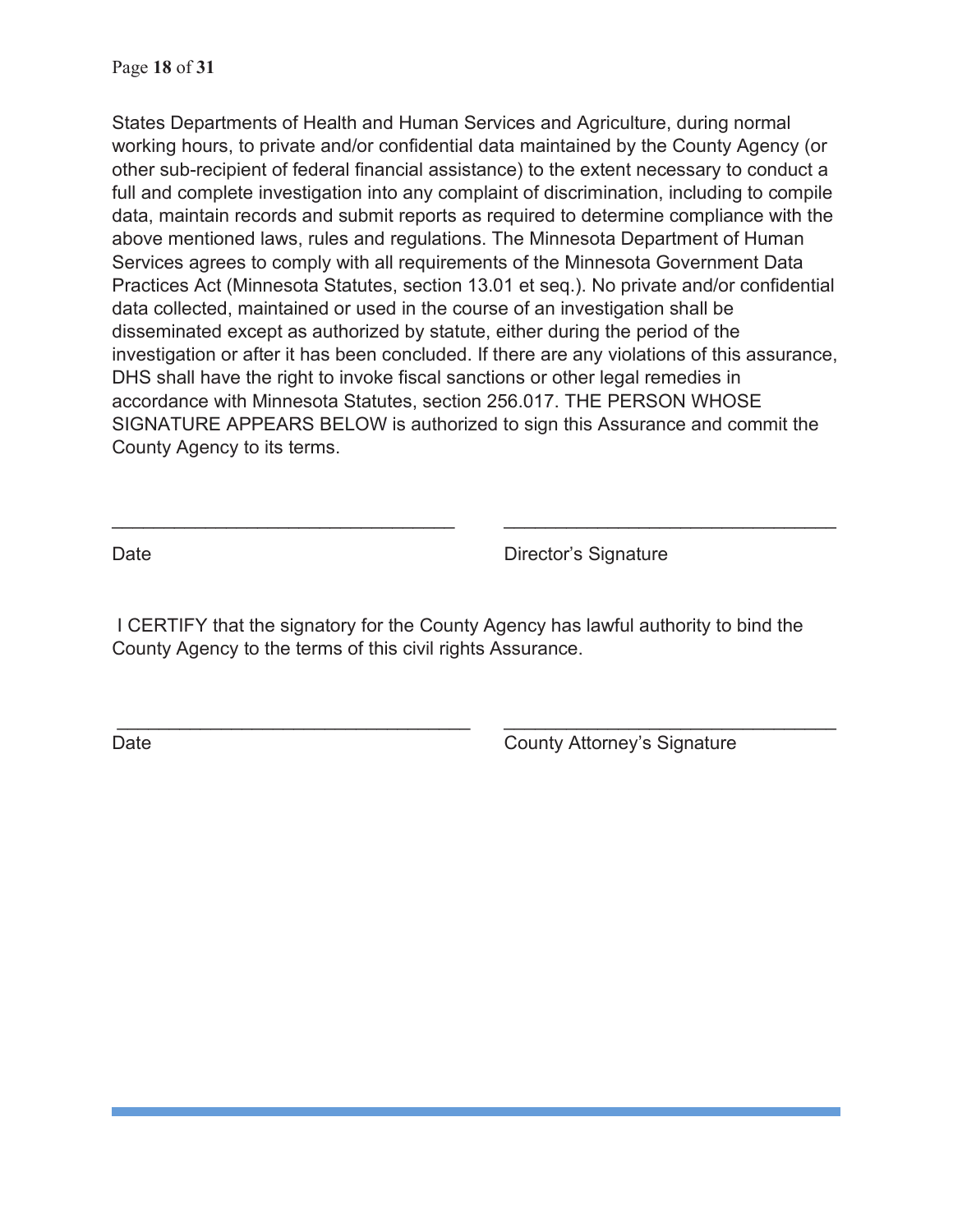**Attachment E – Limited English Proficiency Plan** 

# **LIMITED ENGLISH PROFICIENCY PLAN**

 **FOR** 

**Polk County Social Services 612 N. Broadway, Room 302 Crookston, MN 56716**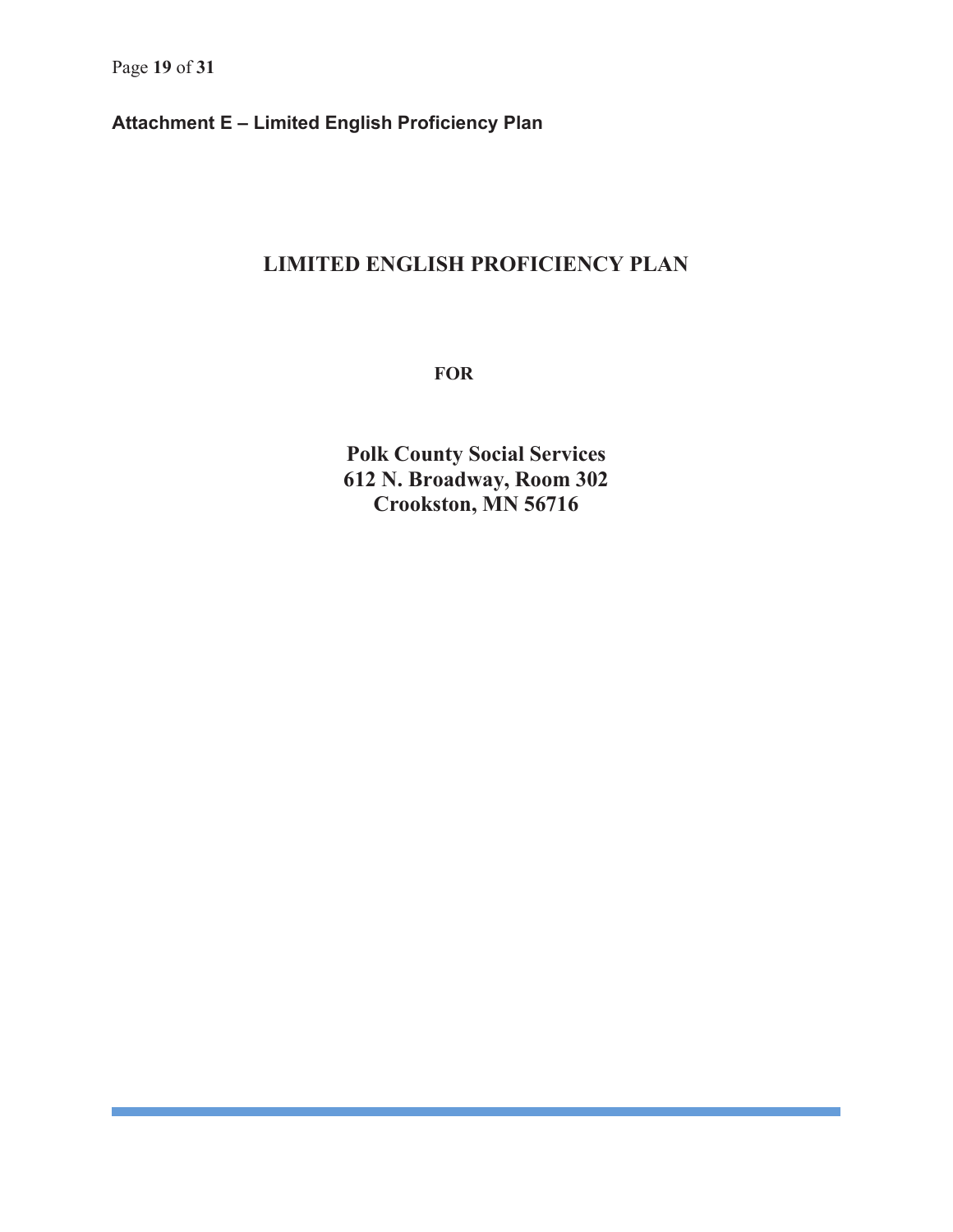# **TABLE OF CONTENTS**

| <b>Topic</b>    |                                                                           | Page           |
|-----------------|---------------------------------------------------------------------------|----------------|
| A.              | Purpose and Legal Basis                                                   | $\mathfrak{Z}$ |
| <b>B.</b>       | Legal Authorities/References                                              | $\frac{3}{4}$  |
| $\mathcal{C}$ . | Written Plan                                                              |                |
|                 | 1.<br>Persons Covered by Policy                                           |                |
|                 | 2.<br>Statement of Commitment to Meaningful Access                        |                |
|                 | 3.<br><b>Offering Language Assistance Services</b>                        |                |
|                 | 4.<br>Uncommon Languages; In-Person Interpreter Services                  |                |
|                 | 5.<br><b>Emergency Situations</b>                                         |                |
|                 | 6.<br>Interpretation, Translation Defined                                 |                |
|                 | 7.<br>Assisting Clients That Don't Read Their Language                    |                |
|                 | 8.<br>Assigning Clients with LEP to Bilingual Staff                       |                |
| D.              | Procedure for Using Interpretation                                        | 6              |
|                 | Verification of Client's Identity<br>1.                                   |                |
|                 | 2.<br>Language Assistance Resources -- Order of Preference for Use        |                |
|                 | <b>Bilingual Staff</b><br>a.                                              |                |
|                 | $\mathbf{b}$ .<br>Telephone Interpreter Services                          |                |
|                 | <b>Contract Interpretation and Translation Services</b><br>$\mathbf{c}$ . |                |
|                 | Using Family and/or Friends as Interpreters<br>d.                         |                |
|                 | Rule for Minor Children<br>e.                                             |                |
|                 | 3.<br>Minnesota Data Practices Act                                        |                |
|                 | 4.<br>Competency of Interpreters                                          |                |
| Ε.              | Notice of Rights to Language Assistance                                   | 9              |
| F.              | Procedure for Using/Distributing Translated Forms                         | 9              |
| G.              | <b>Translation Plan</b>                                                   | 9              |
| H.              | LEP Training for ABC Staff                                                | 10             |
| I.              | Monitoring of the LEP Plan                                                | 10             |
| J.              | LEP Plan Posted for Public Review                                         | 11             |
| K.              | Distribution of LEP Plan                                                  | 11             |
| L.              | Responsible Authority/Complaint Process - Contact Person                  | 11             |
|                 |                                                                           |                |
|                 | Attachment 1 - ABC List of Bilingual Staff Volunteers                     | 12             |
|                 | Attachment 2 - Helpful Hints for Using Telephone Interpreters             | 13             |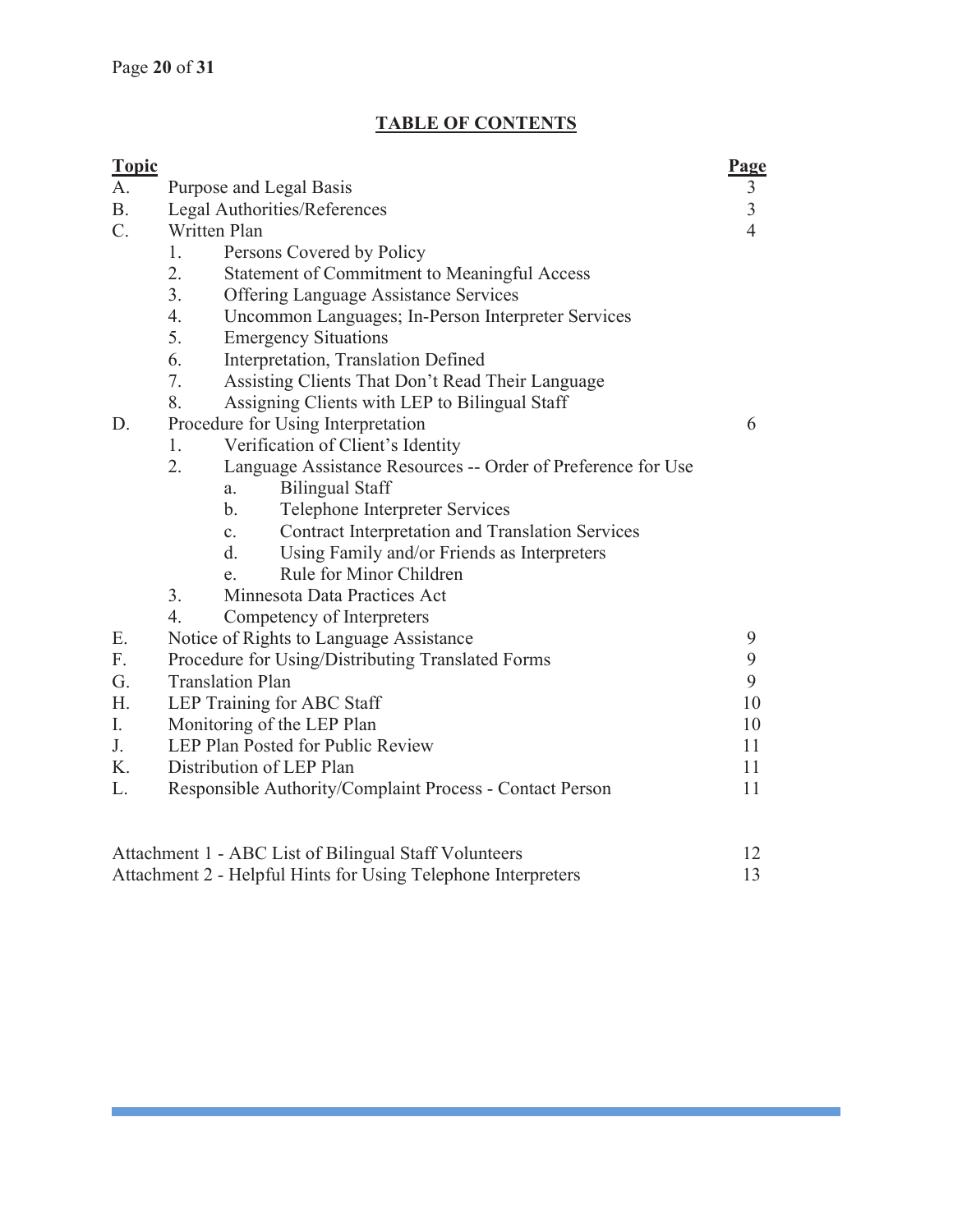#### **A. Purpose and Legal Basis**

The purpose of this limited English proficiency plan is to ensure meaningful access to program information and services for persons with limited English language proficiency. The legal basis for this plan comes from Title VI of the Civil Rights Act of 1964. This plan implements the Title VI language access responsibilities of human services providers receiving federal financial assistance from the U.S. Department of Health and Human Services.

#### **B. Legal Authorities/References**

According to the Office for Civil Rights (OCR), in order to avoid discrimination on the basis of national origin against persons with limited English language proficiency, recipients of federal financial assistance from the U.S. Department of Health and Human Services must take adequate steps to ensure that persons with limited English proficiency receive the language assistance necessary to allow them meaningful access to services, free of charge. This limited English proficiency plan for Polk County Social Services (PCSS) has been completed at OCR's instruction. In OCR's August 30, 2000 policy guidance, issued to interpret the regulations under Title VI, OCR states that a recipient of federal financial assistance can ensure effective communication (which leads to meaningful access) by implementing a limited English proficiency plan that accounts for how the recipient (agency) will provide language assistance services when they are needed by applicants, clients, and members of the public.

- **· Title VI of the Civil Rights Act of 1964**, 42 U.S.C. §2000 et seq.; 45 CFR §80, Nondiscrimination Under Programs Receiving Federal Financial Assistance Through the U.S. Department of Health and Human Services Effectuation of Title VI of the Civil Rights Act of 1964.
- **· Office for Civil Rights Policy Guidance,** 65 Fed. Reg. 52762 (2000), Department of Health and Human Services, Office for Civil Rights, Policy Guidance on the Prohibition Against National Origin Discrimination As It Affects Persons With Limited English Proficiency (August 30, 2000); OCR Website: www.hhs.gov/ocr/lep/
- **· Department of Justice Regulation**, 28 CFR §42.405(d)(l), Department of Justice, Coordination of Enforcement of Non-discrimination in Federally Assisted Programs

## **C. Written Plan**

## **1. Persons Covered by Policy - Identifying Clients with Limited English Proficiency**

 PCSS limited English proficiency plan has been developed to serve its clients, prospective clients, family members of clients, or prospective clients, or other interested members of the public (hereafter called "clients") who do not speak English or who speak limited English.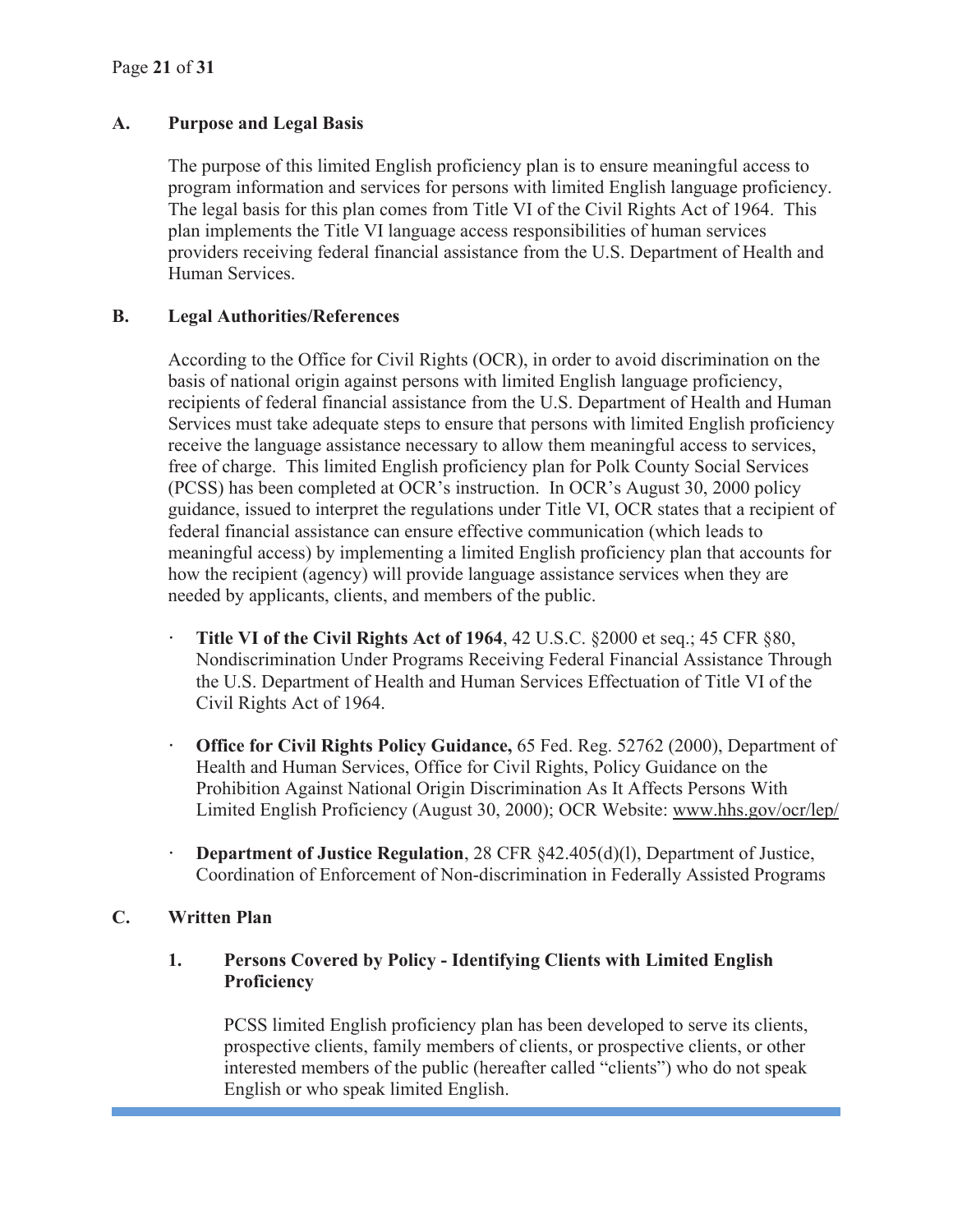A client has limited English language proficiency (LEP) when he/she is not able to speak, read, write or understand the English language at a level that allows him/her to interact effectively with PCSS staff. Sometimes it is not this easy to identify a person with LEP. Some clients may know enough English to manage basic life skills, but may not speak, read or understand English well enough to understand in a meaningful way some of the more complicated concepts they may encounter within the human services systems (i.e., legal, medical or program language). These clients may also fit the description of a person with LEP.

## **2. Statement of Commitment to Meaningful Access**

No person will be denied access to PCSS programs or program information because he/she does not speak English or speaks limited English. PCSS will provide for effective communication between clients with LEP and PCSS staff by making appropriate language assistance services available when clients need these services. Clients will be provided with meaningful access to programs and services in a timely manner and at no cost to the client.

## **3. Offering Language Assistance Services**

Staff will initiate an offer for language assistance to clients who have difficulty communicating in English, or when a client asks for language assistance. Whenever possible, staff are encouraged to follow the client's preferences. For example, if a client wants a family member or friend to interpret rather than a PCSS provided interpreter, staff should allow this if doing so will not violate the client's data privacy rights and the friend/family member can demonstrate that he/she is competent to interpret. Staff must offer free interpretation and/or translation services to persons with LEP in a language they understand, in a way that preserves confidentiality, and in a timely manner.

#### **4. Uncommon Languages; In-Person Interpreter Services**

When interpreter services are needed in a language not commonly used, the client with LEP will be connected to the Language Line, a telephone interpretation service.

If an interpreter is needed *in-person*, rather than over the telephone, arrangements will be made to have an interpreter available at a time and place that is convenient for both the interpreter and the client. Arrangements for in-person interpreting should be made by contacting vendors directly.

PCSS utilizes Lutheran Social Services (LSS) out of Fargo, ND, for in person interpreting needs.

## **5. Emergency Situations**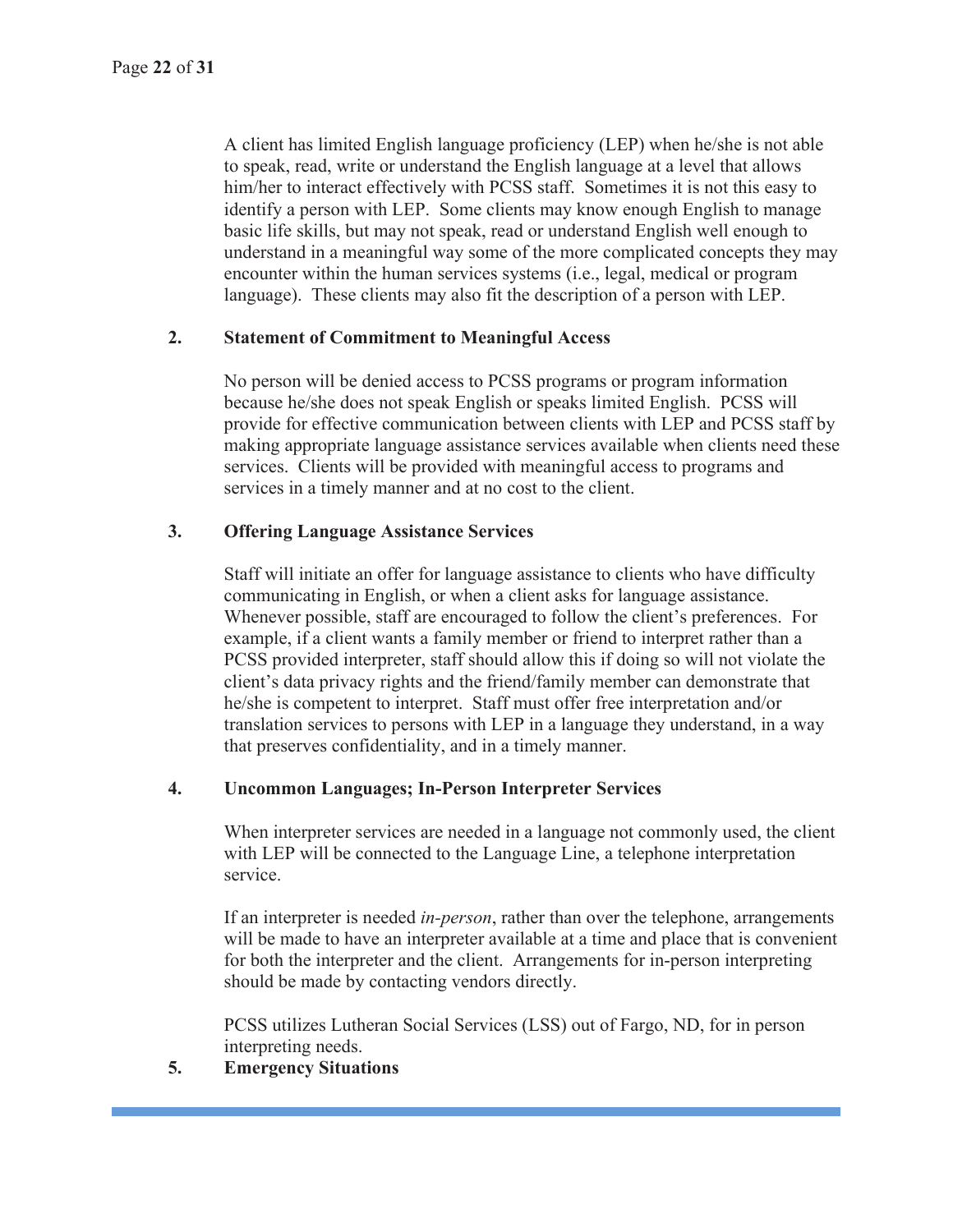When programs require access to services within short time frames, PCSS will take whatever steps necessary to ensure that all clients, including clients with LEP, have access to services within the appropriate time frames. For example, when a client needs an interpreter or other language assistance services to obtain expedited program services, PCSS' goal is to make the services accessible within the required time frame, whether that means using an interpreter or any other appropriate type of language assistance.

#### **6. Interpretations and Translation Defined**

For purposes of this policy, **interpretation** is defined as a spoken or visual explanation provided to help two or more people who do not speak the same language to communicate with each other. **Translation** is defined as a written version of a document provided in a different language than the original document.

#### **7. Assisting Clients That Don't Read Their Language**

PCSS staff must assist a client with LEP who does not read his/her primary language to the same extent as staff would assist an English speaker who does not read English.

#### **8. Assigning Clients with LEP to Bilingual Staff**

Where applicable, and when possible, and as a program practice, PCSS will use its best efforts to assign clients with LEP to bilingual staff who speak their language.

## **D. Procedure for Using Interpretation**

## **1. Verification of Client's Identity**

PCSS staff should continue the existing practice of verifying the identity of the client before releasing case-specific information. Bilingual staff, Language Line staff, or other private companies providing interpretation or translation services through contracts with the State (hereafter "contractors"), may be used in making verifications.

#### **2. Language Assistance Resources -- Order of Preference for Use**

As much as possible, staff should use these language assistance services in the order set out below.

#### **a. Bilingual Staff**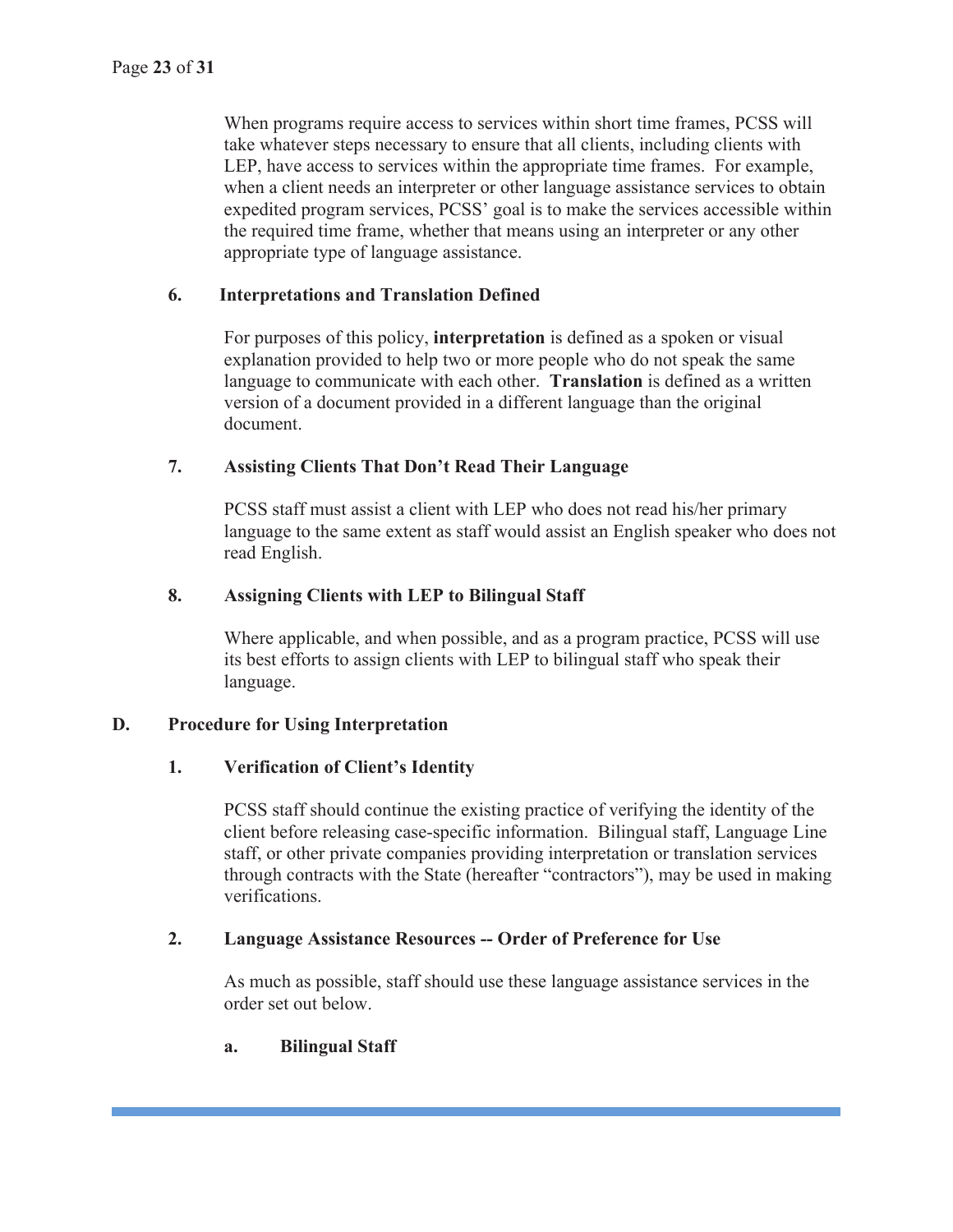#### **The list of bilingual staff, if any, available to serve as interpreters is in Attachment 1 of this Policy.**

PCSS staff should use Attachment 1 to connect existing bilingual staff to clients with LEP for the purpose of providing interpreter assistance. These bilingual staff members are considered *competent* to provide interpreter assistance.

#### **b. Telephone Interpreter Services**

Staff should use the Language Line Services for interpreter assistance when bilingual staff is not available or when the language is one not commonly encountered at PCSS.

PCSS staff should familiarize themselves with the Language Line before they actually need to use it. Being familiar with how to use this service will help staff act quickly when clients need interpreter assistance. A demonstration of the service available can be sampled by calling 1-800- 996-8808. Also, see "Helpful Hints for Using Telephone Interpreters," Attachment 2 of this Policy.

A copy of the Language Line Solutions Quick Reference Guide is located in the Interpreter folder on the F drive. Contact Betty Solie at ext. 8406 if you would like a hard copy.

#### **c. Contract Interpretation and Translation Services**

The State Department of Administration holds contracts with several interpretation and translation services in the metro area. As necessary, PCSS can contract on an individual basis to set up short/long term arrangements with these (and other) contractors. PCSS staff can contact the LEP plan Manager should this type of service need consideration. For a possible listing of additional interpretation and translation vendors, see the Yellow Pages under "Translators and Interpreters." See also, "Helpful Hints for Using Interpreters," Attachment 2 of this Policy.

#### **INTERNATIONAL TRANSLATION SERVICE**

 Leonor Valderrama de Sillers Moorhead, MN 56564-0745 218-233-7841 See additional information -Interpreter folder -F drive.

Spoken Interpretation Services: www.mmd.admin.state.mn.us/mn05022.htm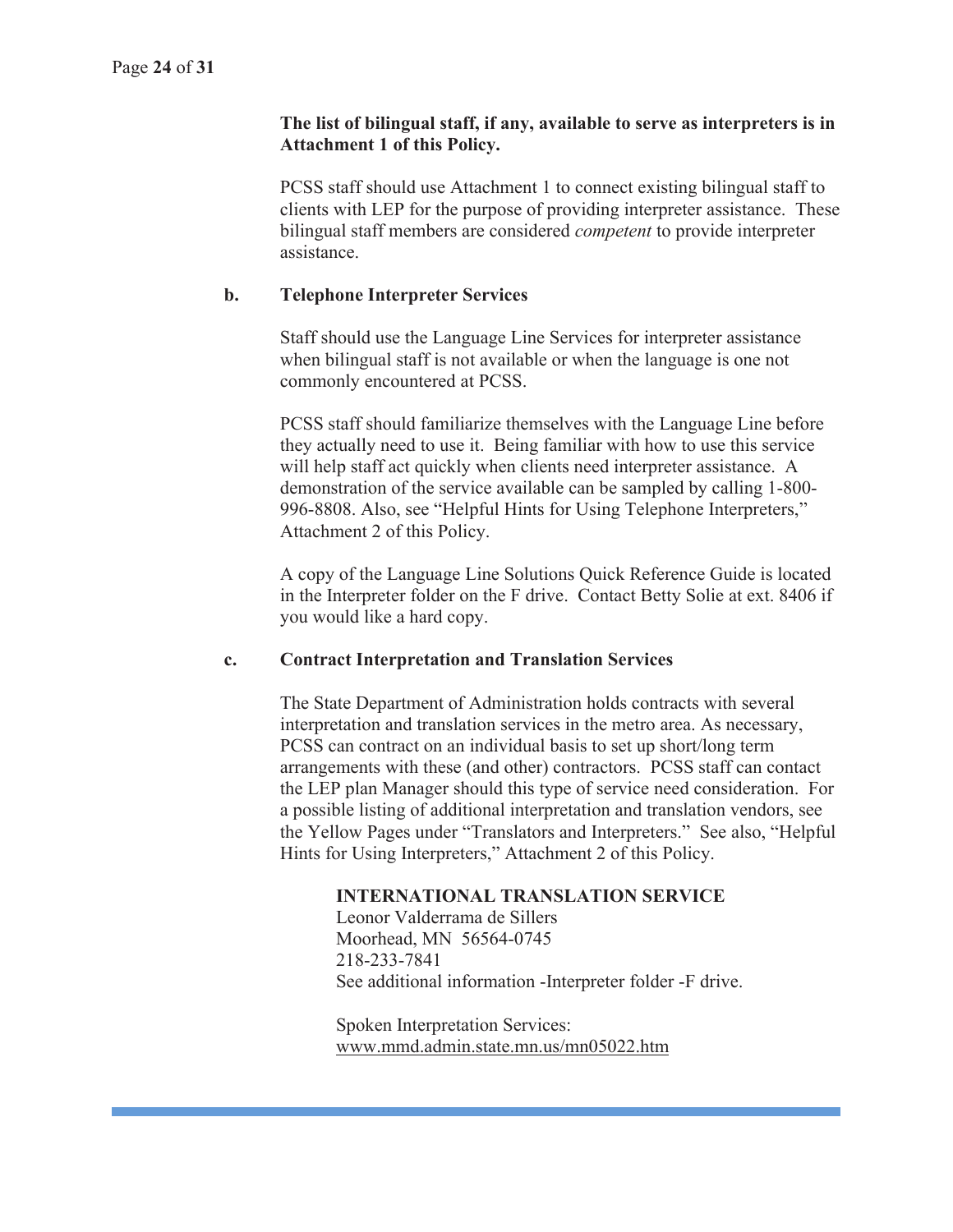Written Language Translation Services: www.mmd.admin.state.mn.us/mn05014.htm

#### **d. Using Family and/or Friends as Interpreters**

Staff are asked to accommodate clients' wishes to have family or friends serve as interpreters whenever possible. However, staff must keep in mind both client confidentiality and interpreter competency and should also follow the rules set out below.

PCSS may expose itself to liability under Title VI if it requires, suggests, or encourages a client with LEP to use friends, minor children, or family members as interpreters because family, friends, or minor children may not be competent to serve as interpreters.

Use of family or friends could result in a breach of confidentiality or reluctance on the part of clients to reveal personal information critical to their situations. Family and friends may not be competent to act as interpreters because they may not be proficient enough in both languages, may lack training in interpretation, and/or have little familiarity with specialized program terminology.

If a client still prefers a family member or friend to interpret after PCSS offers free interpreter services, PCSS may use the family member or friend if doing so will not compromise the effectiveness of the interpretation and/or violate the client's confidentiality. PCSS staff should document in the client's case file their offer of interpreter assistance and the fact that the client declined the offer.

PCSS bilingual staff or contracted interpreters should be used in circumstances when a client is giving information that may negatively impact his/her eligibility for services - e.g., deadlines or certifications. Bilingual staff or contracted interpreters should also be preferred in situations where a client must answer complicated or detailed questions about his/her case. These interpretations may also be handled by family or friends, but should also be referred to PCSS bilingual staff, Language Line staff, or contractors for follow-up calls or letters.

PCSS staff must consider the requirements of the Minnesota Data Practices Act when determining whether or not, or in what capacity, a family member or friend may be used to interpret.

#### **e. Rule for Minor Children**

PCSS staff should never use minor children as interpreters.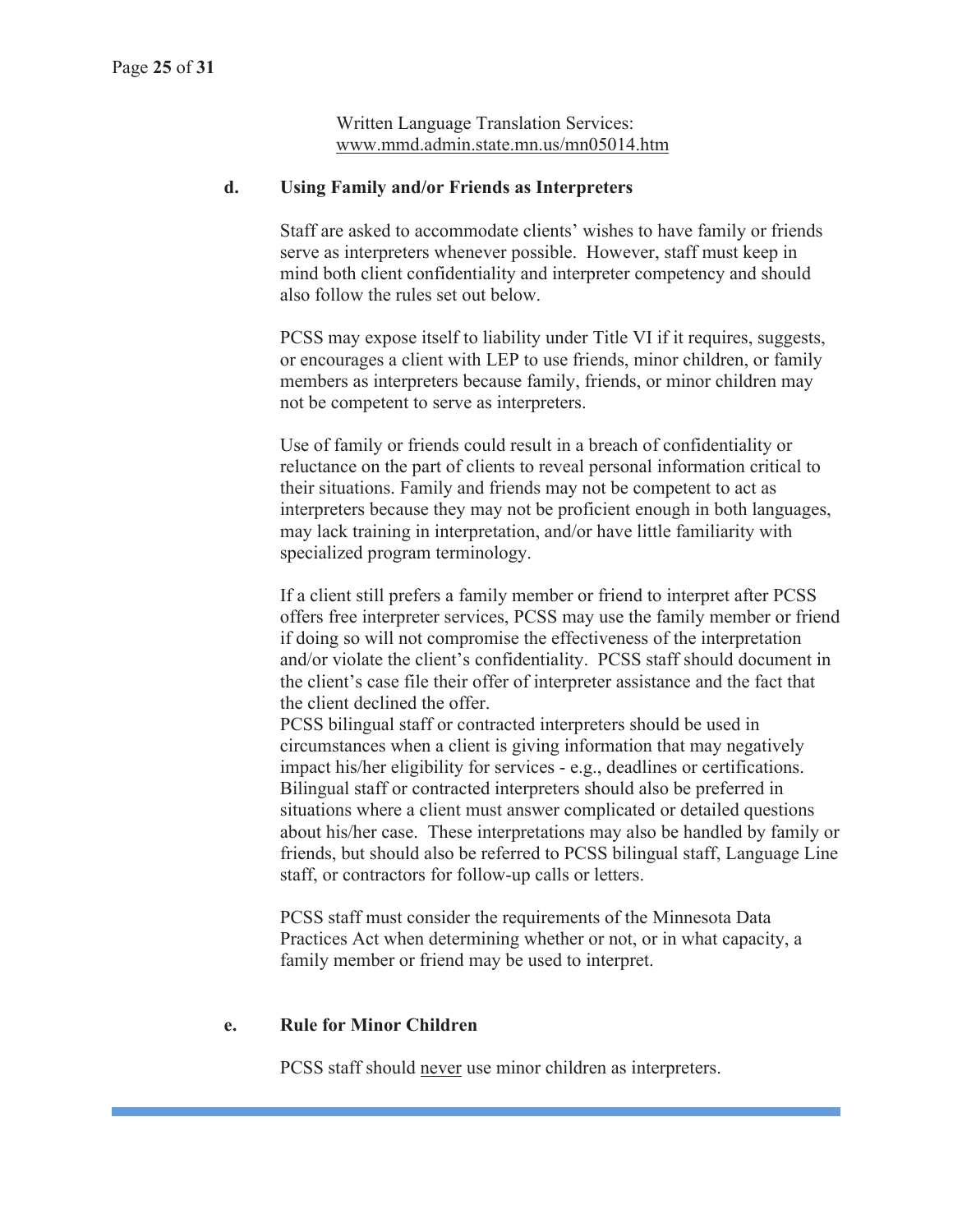## **3. Minnesota Data Practices Act**

Minnesota Data Practices Act requires Minnesota government agencies to maintain the privacy of data that they collect in the course of their business. In the case of PCSS, the information that it collects regarding its clients is considered private data. Except in emergencies, this data may not be released to anyone other than the client, PCSS employees, the agents of PCSS, or others authorized by the courts or federal law, without the client's written, informed consent.

For purposes of the Data Practices Act, organizations and persons who contract to provide translation and interpretation services to PCSS clients are considered agents of PCSS. They may be privy to PCSS clients' private data and are bound by the same requirements for confidentiality, as are PCSS employees.

#### **4. Competency of Interpreters**

PCSS will ensure to the best of its ability that interpreters, whether bilingual staff or professional interpreters, have been trained and/or demonstrate competency. To be *competent* to provide interpreter services, the interpreter must be proficient in both English and the target language and be able to convey information in both languages accurately, reflecting good skills of interpreting, have basic knowledge in both languages of specialized program terms or concepts, and demonstrate that he/she is sensitive to the client's culture.

#### **E. Notice of Rights of Language Assistance**

PCSS staff must inform all clients with LEP of the public's right to free interpreter services that these services must be provided in a timely manner and must be available during PCSS business hours. Staff must also hand out fliers stating the same to all clients with LEP.

PCSS will use "I Speak" cards to help clients with LEP be able to identify their language needs for staff. PCSS will also use "I Speak" posters in the agency to help staff inform clients that language interpreters are available at no cost to the client.

#### **F. Procedure for Using/Distributing Translated Forms**

PCSS can access a number of documents and forms, which are available in languages other than English, from State sources.

The Health Care Application Form, the Renewal Form, and the Household Report Form have been translated into Spanish, Russian, Somali, Hmong, and Vietnamese. The English and translated versions are all available at https://edocs.dhs.state.mn.us.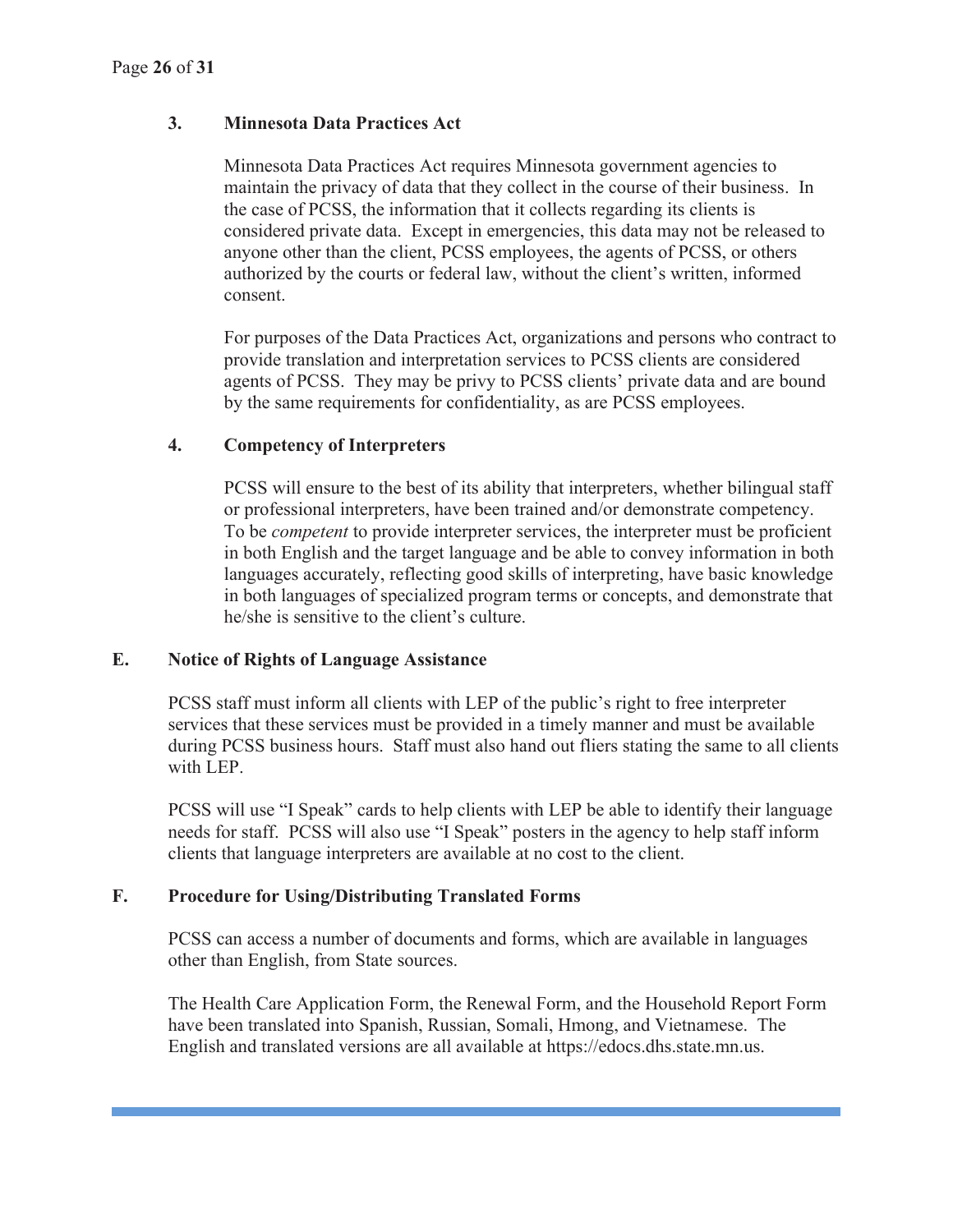Regularly used forms will be made available in translated form at each office. At the appropriate times, PCSS staff must send clients the preferred translated forms automatically when the same forms are sent to clients automatically in English.

#### **G. Translation Plan**

PCSS will translate vital documents and vital information contained in its documents- and materials in alternate formats--into the non-English languages of those language groups when a significant number or percentage of the population eligible to be served or likely to be directly affected by PCSS programs needs services or information in a language other than English to communicate effectively.<sup>1</sup> PCSS has determined that the significant number that will trigger translation is 1000 individuals within an LEP language group.

PCSS will adopt the definition of vital document or information as it appears in the OCR Guidance. According to OCR, a document or information should be considered vital if it contains information that is critical for accessing a federal fund recipient's services or benefits or is required by law. Vital documents include, but are not limited to applications, consent forms, letters containing information regarding eligibility or participation criteria, notices pertaining to the reduction, denial, or termination of services or benefits, notices that require a response from beneficiaries, and documents that advise of free language assistance.

## **H. LEP Training for PCSS Staff**

PCSS will distribute the LEP plan to all staff so they can learn the policies and procedures required to make language assistance available to clients with LEP. All staff with ongoing client contact are required to attend LEP training once a year. Staff will be given advance notice of these training dates. In addition, information about the LEP plan will be incorporated into the PCSS New Employee Orientation beginning in the fall of 2001.

LEP training will include information on the following topics: PCSS' legal obligation to provide language assistance to clients with LEP; the substance of PCSS' LEP plan including its policies and procedures to access language assistance services; tips on working with interpreters; and how to properly document information about a client's language needs in the client's case file.

## **I. Monitoring of the LEP Plan**

Beginning in January each year, PCSS will conduct an evaluation of its LEP plan to determine its overall effectiveness. The evaluation will consider what is working and what is not and make adjustments to the LEP plan accordingly. The evaluation will also determine whether new languages will be added for translation and whether existing languages will be dropped. PCSS' LEP plan Manager will lead the annual evaluation activities and may utilize the help of a team of staff persons familiar with the LEP plan and how it functions.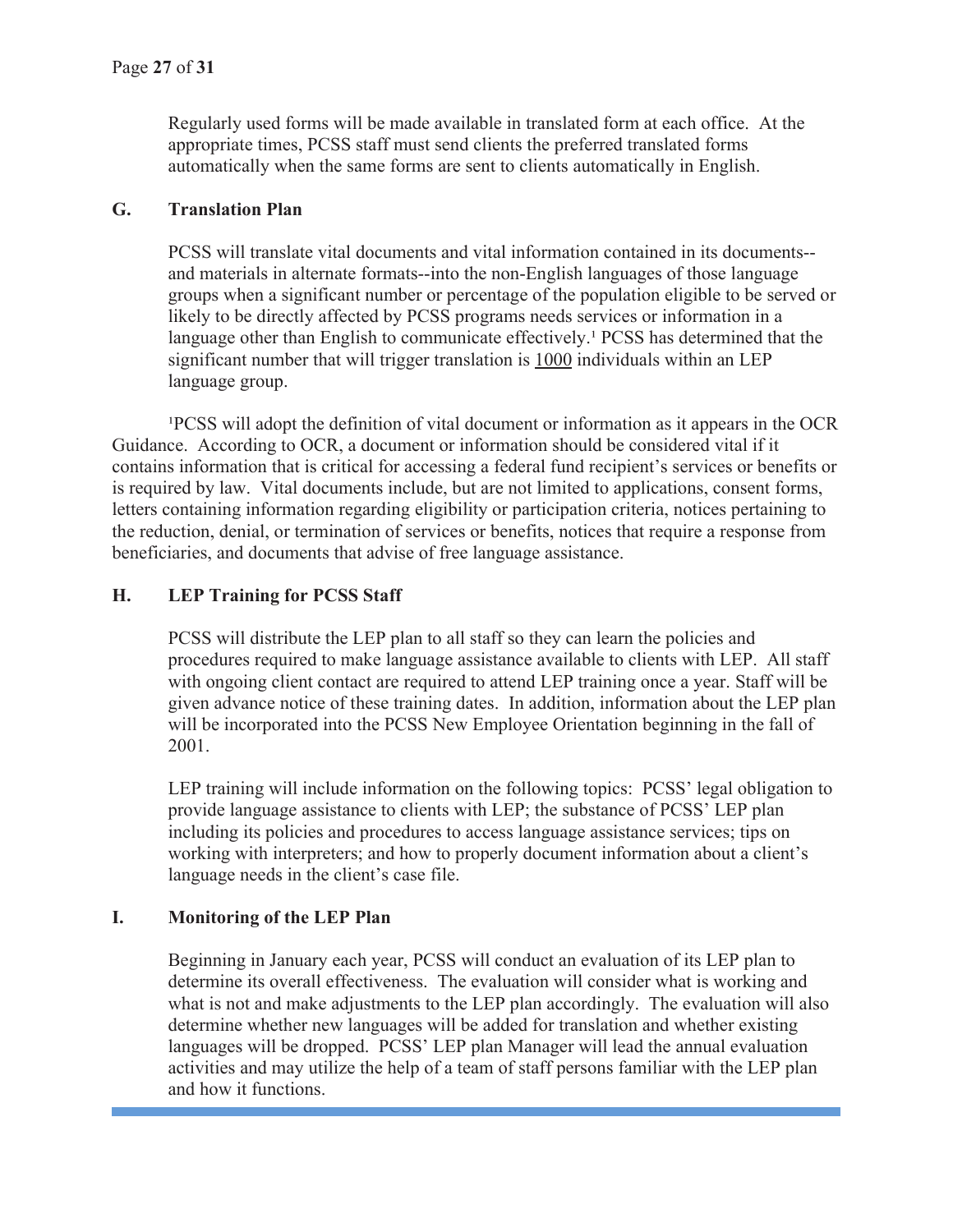PCSS' annual evaluation of its LEP plan will include the following activities:

- Assessment of the numbers of persons with LEP in the service delivery area.
- Assessment of the current language needs of clients with LEP to determine whether clients need an interpreter and/or translated materials to communicate effectively with staff; updating files which lack information about a client's language needs; and confirming information with clients about their language preference at recertification.
- Determining if existing language assistance services are meeting the needs of clients with LEP.
- · Assessing whether staff members understand PCSS' LEP policies and procedures, how to carry them out and whether language assistance resources and arrangements for those resources are still current and accessible.
- Seeking and getting feedback from LEP communities, including clients, community organizations, and advocacy groups working with LEP communities, about effectiveness of PCSS' LEP plan.

## **J. LEP Plan Posted for Public Review**

The LEP plan will be posted for public review in all PCSS lobbies. The LEP plan will be available in English, but bilingual staff or interpreters will be available to translate the plan for those who do not speak English who wish to read it. The words "Limited English Proficiency Plan" or something to that effect, in all appropriate languages, will be posted next to the LEP plan so clients with LEP know that such a plan exists and that they can get help to read it.

## **K. Distribution of LEP Plan**

Immediately upon its completion, the PCSS LEP plan will be distributed to all PCSS staff.

## **L. Responsible Authority/Complaint Process - Contact Person**

Each PCSS division and special office is responsible for implementing this LEP plan in its area. The person designated to provide technical assistance and respond to inquiries and complaints from the public is the LEP plan Manager listed below.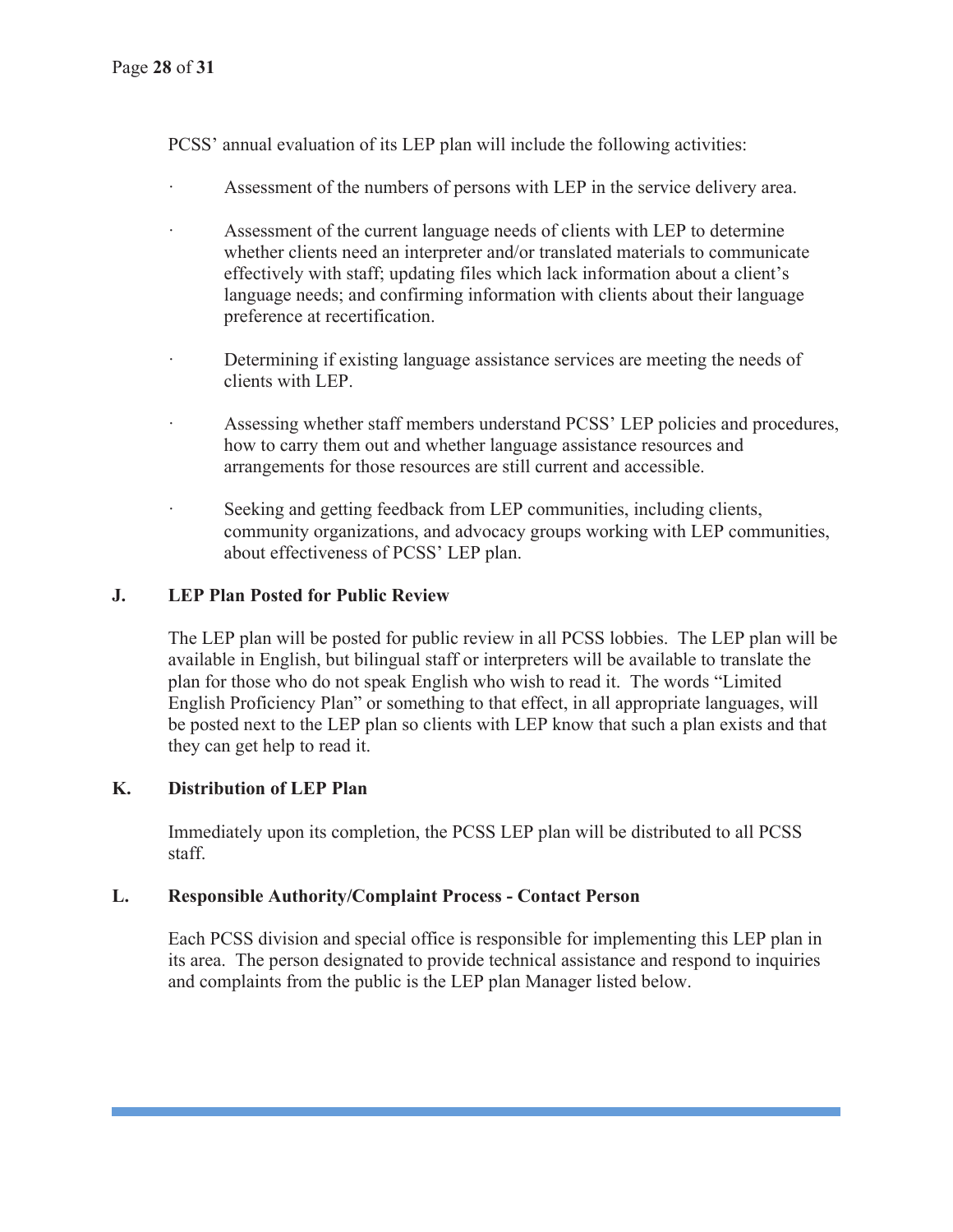**Karen Warmack Director**  POLK COUNTY SOCIAL SERVICES 612 North Broadway Room 302 CROOKSTON, MN 56716 218-281-3127 (Office) or use your preferred relay service  $218-470-8405$  (Direct Line) 218-281-3926 (Fax)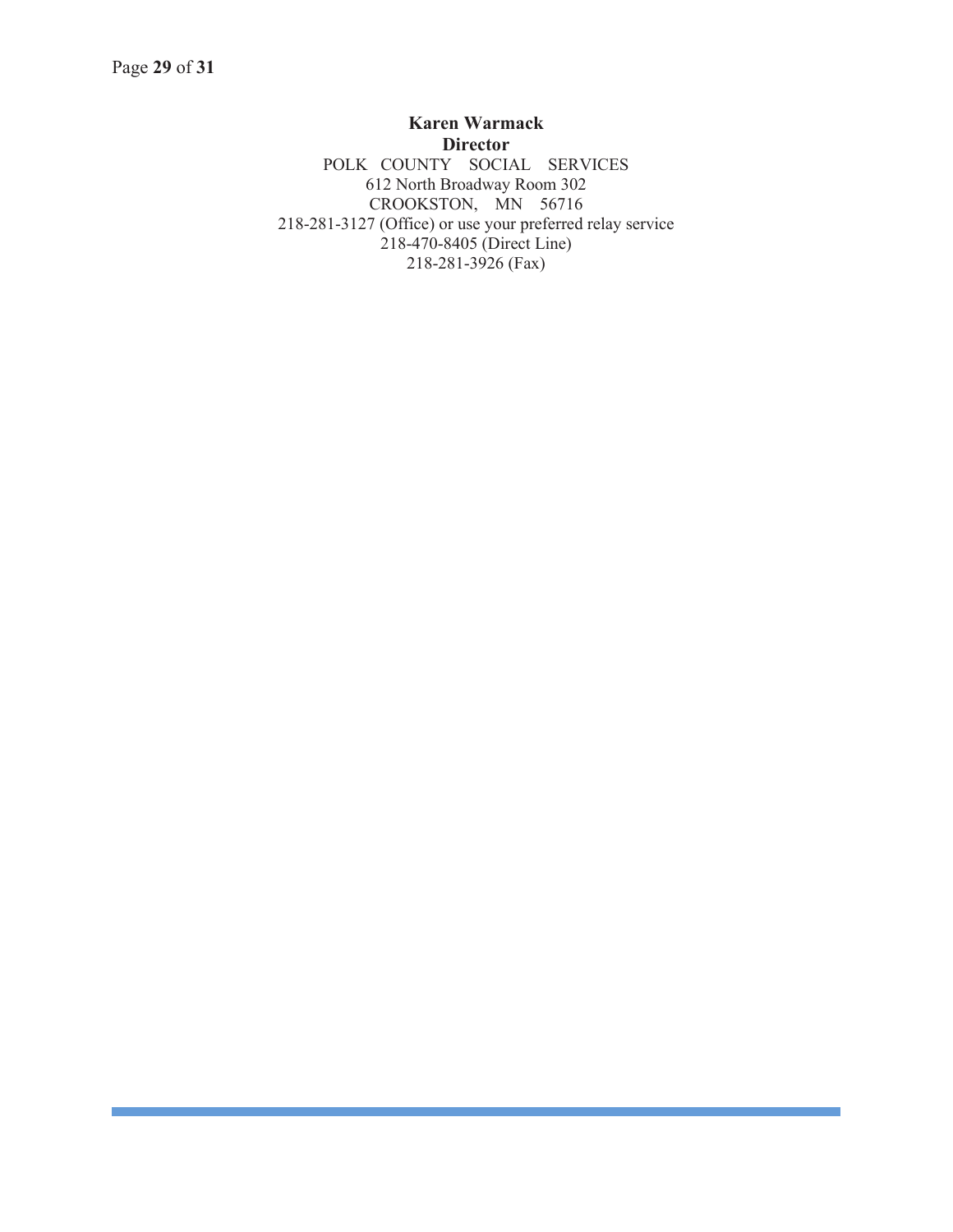#### **Attachment 1**

#### **LIST OF BILINGUAL STAFF INTERPRETERS**

This is a list of PCSS staff, which has indicated a proficiency in a non-English language and a willingness to act as a staff interpreter on an "as-needed" basis. All staff listed are considered "competent" to provide interpreter services at PCSS. This means they are proficient in both English and the language listed next to their name and are able to convey information in both languages accurately, may have had orientation and training that includes the skills and ethics of interpreting, have basic knowledge in both languages of specialized program or concepts, and will be sensitive of the client's culture.

Ricardo Ramon ( ext. 8525 ) - Spanish